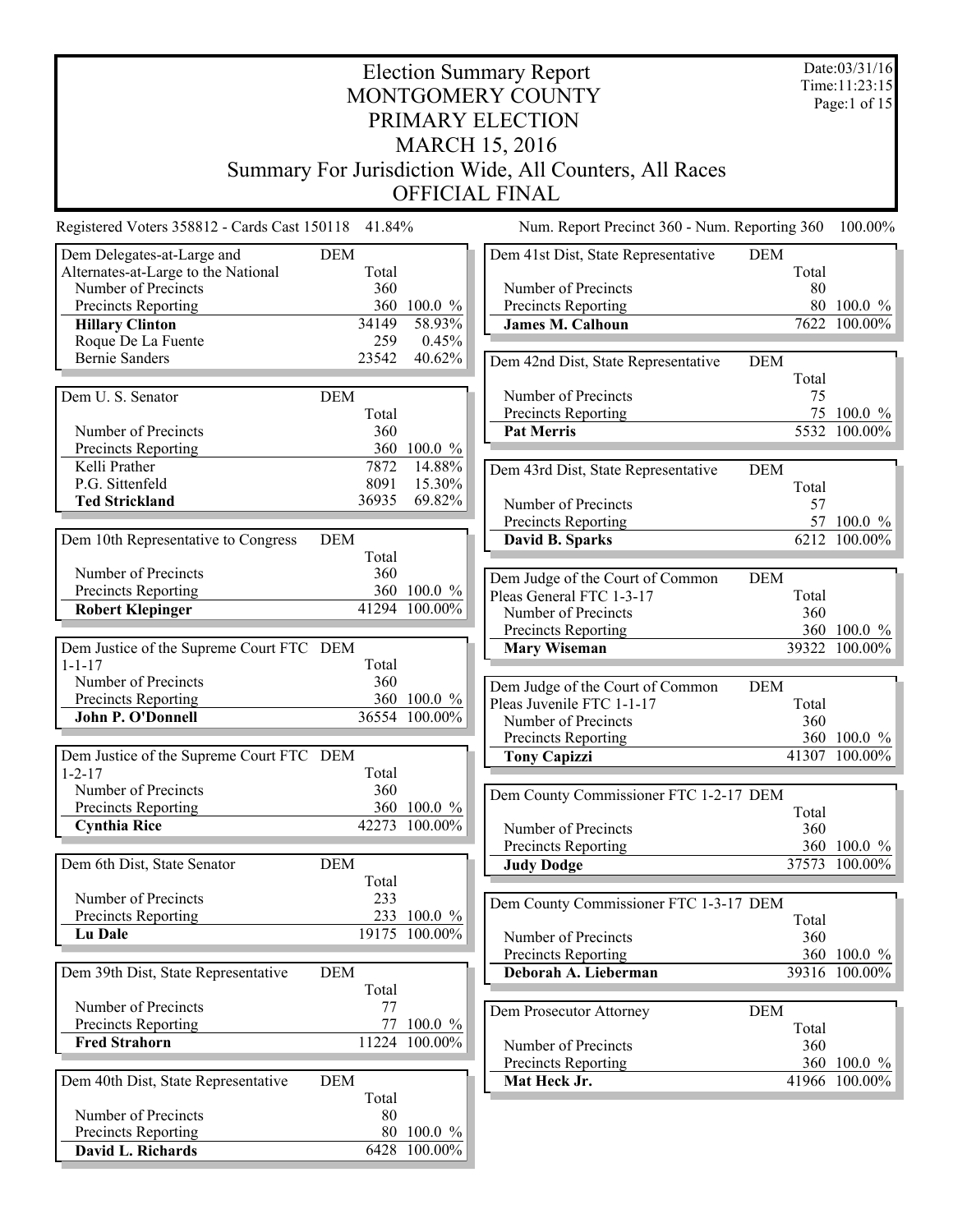| <b>Election Summary Report</b><br>MONTGOMERY COUNTY |              |                 |                                                           |            |              |                      |
|-----------------------------------------------------|--------------|-----------------|-----------------------------------------------------------|------------|--------------|----------------------|
|                                                     |              |                 |                                                           |            |              | Page:2 of 15         |
|                                                     |              |                 | PRIMARY ELECTION                                          |            |              |                      |
|                                                     |              |                 | <b>MARCH 15, 2016</b>                                     |            |              |                      |
|                                                     |              |                 | Summary For Jurisdiction Wide, All Counters, All Races    |            |              |                      |
|                                                     |              |                 | <b>OFFICIAL FINAL</b>                                     |            |              |                      |
| Registered Voters 358812 - Cards Cast 150118 41.84% |              |                 | Num. Report Precinct 360 - Num. Reporting 360             |            |              | 100.00%              |
| Dem Clerk of the Courts                             | <b>DEM</b>   |                 | Rep U. S. Senator                                         | <b>REP</b> |              |                      |
| Number of Precincts                                 | Total<br>360 |                 | Number of Precincts                                       |            | Total<br>360 |                      |
| Precincts Reporting                                 |              | 360 100.0 %     | Precincts Reporting                                       |            | 360          | $100.0 \%$           |
| <b>Greg Brush</b>                                   |              | 36989 100.00%   | Don Elijah Eckhart                                        |            | 10620        | $\overline{17.32\%}$ |
|                                                     |              |                 | <b>Rob Portman</b>                                        |            | 50699        | 82.68%               |
| Dem County Recorder                                 | <b>DEM</b>   |                 |                                                           |            |              |                      |
|                                                     | Total        |                 | Rep 10th Dist, Representative to                          | <b>REP</b> |              |                      |
| Number of Precincts                                 | 360          |                 | Congress                                                  |            | Total        |                      |
| Precincts Reporting                                 |              | 360 100.0 %     | Number of Precincts                                       |            | 360          |                      |
| Willis E. Blackshear                                |              | 38347 100.00%   | Precincts Reporting                                       |            |              | 360 100.0 %          |
|                                                     |              |                 | <b>Mike Turner</b>                                        |            |              | 74217 100.00%        |
| Dem County Treasurer                                | <b>DEM</b>   |                 |                                                           |            |              |                      |
|                                                     | Total        |                 | Rep Chief Justice of the Supreme Court REP                |            |              |                      |
| Number of Precincts<br>Precincts Reporting          | 360          | 360 100.0 %     | FTC 1-1-17<br>Number of Precincts                         |            | Total<br>360 |                      |
| <b>Carolyn Rice</b>                                 |              | 42794 100.00%   | Precincts Reporting                                       |            |              | 360 100.0 %          |
|                                                     |              |                 | <b>Maureen O'Connor</b>                                   |            |              | 59697 100.00%        |
| Dem County Engineer                                 | <b>DEM</b>   |                 |                                                           |            |              |                      |
|                                                     | Total        |                 | Rep Justice of the Supreme Court FTC                      | <b>REP</b> |              |                      |
| Number of Precincts                                 | 360          |                 | $1 - 1 - 17$                                              |            | Total        |                      |
| Precincts Reporting                                 |              | 360 100.0 %     | Number of Precincts                                       |            | 360          |                      |
| Paul W. Gruner                                      |              | 36796 100.00%   | Precincts Reporting                                       |            |              | 360 100.0 %          |
|                                                     |              |                 | <b>Pat Fischer</b>                                        |            | 34012        | 56.14%               |
| Rep Delegates-at-Large and                          | <b>REP</b>   |                 | Colleen Mary O'Toole                                      |            | 26569        | 43.86%               |
| Alternates-at-Large to the National                 | Total        |                 |                                                           |            |              |                      |
| Number of Precincts                                 | 360          |                 | Rep Justice of the Supreme Court FTC                      | <b>REP</b> |              |                      |
| Precincts Reporting                                 |              | 360 100.0 %     | $1 - 2 - 17$                                              |            | Total        |                      |
| Jeb Bush                                            | 150          | 0.17%           | Number of Precincts                                       |            | 360          |                      |
| <b>Ben Carson</b>                                   | 528          | 0.59%           | Precincts Reporting                                       |            |              | 360 100.0 %          |
| Chris Christie<br>Ted Cruz                          | 88<br>10598  | 0.10%<br>11.82% | <b>Pat DeWine</b>                                         |            |              | 60055 100.00%        |
| Carly Fiorina                                       | 73           | $0.08\%$        |                                                           |            |              |                      |
| Mike Huckabee                                       | 189          | 0.21%           | Rep 2nd Dist, Judge of the Court of<br>Appeals FTC 2-9-17 | <b>REP</b> |              |                      |
| John R. Kasich                                      | 40367        | 45.02%          | Number of Precincts                                       |            | Total<br>360 |                      |
| Marco Rubio                                         | 1755         | 1.96%           | <b>Precincts Reporting</b>                                |            |              | 360 100.0 %          |
| Rick Santorum                                       | 46           | 0.05%           | Mary E. Donovan                                           |            |              | 56303 100.00%        |
| Donald J. Trump                                     | 35868        | 40.00%          |                                                           |            |              |                      |
|                                                     |              |                 | Rep 2nd Dist, Judge of the Court of                       | <b>REP</b> |              |                      |
| Rep Congressional District Presidential REP         |              |                 | Appeals FTC 2-10-17                                       |            | Total        |                      |
| Delegates and District Alternates to the            | Total        |                 | Number of Precincts                                       |            | 360          |                      |
| Number of Precincts                                 | 360          |                 | Precincts Reporting                                       |            |              | 360 100.0 %          |
| Precincts Reporting                                 | 360          | $100.0 \%$      | Michael T. Hall                                           |            |              | 55176 100.00%        |
| Jeb Bush<br><b>Ben Carson</b>                       | 300<br>1191  | 0.35%<br>1.39%  |                                                           |            |              |                      |
| Chris Christie                                      | 323          | 0.38%           | Rep 2nd Dist, Judge of the Court of                       | <b>REP</b> |              |                      |
| Ted Cruz                                            | 10509        | 12.27%          | Appeals FTC 2-11-17                                       |            | Total        |                      |
| Carly Fiorina                                       | 262          | 0.31%           | Number of Precincts                                       |            | 360          |                      |
| Mike Huckabee                                       | 534          | 0.62%           | Precincts Reporting                                       |            |              | 360 100.0 %          |
| John R. Kasich                                      | 37516        | 43.79%          | <b>Michael L. Tucker</b>                                  |            |              | 53929 100.00%        |
| Marco Rubio                                         | 2144         | 2.50%           |                                                           |            |              |                      |
| Donald J. Trump                                     | 32888        | 38.39%          |                                                           |            |              |                      |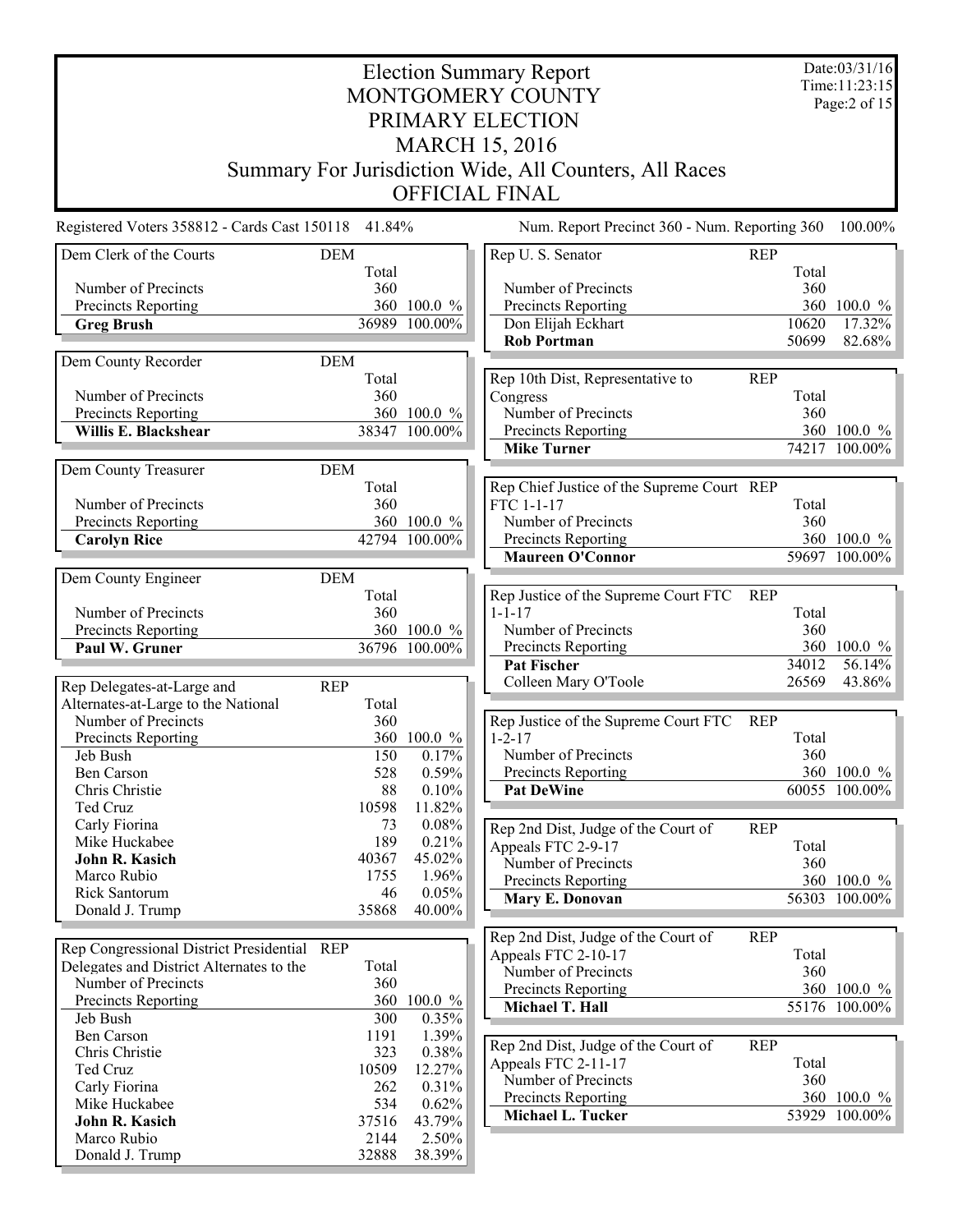|                                                      | Date:03/31/16<br><b>Election Summary Report</b> |                     |                                                        |            |              |               |  |  |  |
|------------------------------------------------------|-------------------------------------------------|---------------------|--------------------------------------------------------|------------|--------------|---------------|--|--|--|
| Time: 11:23:15<br>MONTGOMERY COUNTY                  |                                                 |                     |                                                        |            |              |               |  |  |  |
|                                                      | Page: $3$ of 15<br>PRIMARY ELECTION             |                     |                                                        |            |              |               |  |  |  |
| <b>MARCH 15, 2016</b>                                |                                                 |                     |                                                        |            |              |               |  |  |  |
|                                                      |                                                 |                     | Summary For Jurisdiction Wide, All Counters, All Races |            |              |               |  |  |  |
|                                                      |                                                 |                     | <b>OFFICIAL FINAL</b>                                  |            |              |               |  |  |  |
|                                                      |                                                 |                     |                                                        |            |              |               |  |  |  |
| Registered Voters 358812 - Cards Cast 150118         | 41.84%                                          |                     | Num. Report Precinct 360 - Num. Reporting 360          |            |              | 100.00%       |  |  |  |
| Rep 5th Dist, State Central Committee, REP<br>Man    | Total                                           |                     | Rep 42nd Dist, State Representative                    | <b>REP</b> | Total        |               |  |  |  |
| Number of Precincts                                  | 132                                             |                     | Number of Precincts                                    |            | 75           |               |  |  |  |
| Precincts Reporting                                  |                                                 | 132 100.0 %         | Precincts Reporting                                    |            |              | 75 100.0 %    |  |  |  |
| <b>Doug Cook</b>                                     |                                                 | $8155 - 100.00\%$   | Niraj J. Antani                                        |            | 14903        | 100.00%       |  |  |  |
| Rep 5th Dist, State Central Committee,<br><b>REP</b> |                                                 |                     | Rep 43rd Dist, State Representative                    | <b>REP</b> |              |               |  |  |  |
| Woman                                                | Total                                           |                     |                                                        |            | Total        |               |  |  |  |
| Number of Precincts                                  | 132                                             |                     | Number of Precincts                                    |            | 57           |               |  |  |  |
| Precincts Reporting                                  |                                                 | 132 100.0 %         | Precincts Reporting                                    |            |              | 57 100.0 %    |  |  |  |
| <b>Stephanie Garrett</b><br>Ellen Horton             | 5929<br>3015                                    | $66.29\%$<br>33.71% | <b>Jeff Rezabek</b>                                    |            |              | 5810 100.00%  |  |  |  |
|                                                      |                                                 |                     | Rep Judge of the Court of Common                       |            |              |               |  |  |  |
| Rep 6th Dist, State Central Committee,<br><b>REP</b> |                                                 |                     | Pleas Juvenile FTC 1-1-17                              | <b>REP</b> | Total        |               |  |  |  |
| Man                                                  | Total                                           |                     | Number of Precincts                                    |            | 360          |               |  |  |  |
| Number of Precincts                                  | 233                                             |                     | Precincts Reporting                                    |            |              | 360 100.0 %   |  |  |  |
| Precincts Reporting                                  |                                                 | 233 100.0 %         | C. Ralph Wilcoxson                                     |            |              | 51459 100.00% |  |  |  |
| Patrick A. Flanagan                                  | 36066                                           | 73.72%              |                                                        |            |              |               |  |  |  |
| Ben Jones                                            | 12860                                           | 26.28%              | Rep County Commissioner FTC 1-2-17 REP                 |            |              |               |  |  |  |
| Rep 6th Dist, State Central Committee, REP           |                                                 |                     | Number of Precincts                                    |            | Total<br>360 |               |  |  |  |
| Woman                                                | Total                                           |                     | Precincts Reporting                                    |            |              | 360 100.0 %   |  |  |  |
| Number of Precincts                                  | 233                                             |                     | <b>Robert Matthews Jr.</b>                             |            | 29302        | 51.62%        |  |  |  |
| Precincts Reporting                                  |                                                 | 233 100.0 %         | <b>Charlotte McGuire</b>                               |            | 27460        | 48.38%        |  |  |  |
| Christy K. Jones                                     | 17251                                           | 35.94%              |                                                        |            |              |               |  |  |  |
| <b>Judy Westbrock</b>                                | 30755                                           | 64.06%              | Rep County Commissioner FTC 1-3-17 REP                 |            | Total        |               |  |  |  |
| Rep 6th Dist, State Senator<br><b>REP</b>            |                                                 |                     | Number of Precincts                                    |            | 360          |               |  |  |  |
|                                                      | Total                                           |                     | Precincts Reporting                                    |            |              | 360 100.0 %   |  |  |  |
| Number of Precincts                                  | 233                                             |                     | Donald W. Birdsall                                     |            | 29986        | 48.81%        |  |  |  |
| Precincts Reporting                                  |                                                 | 233 100.0 %         | Gary D. Leitzell                                       |            | 31444        | 51.19%        |  |  |  |
| <b>Peggy Lehner</b><br>Barbara Temple                | 40321<br>15873                                  | 71.75%<br>28.25%    |                                                        |            |              |               |  |  |  |
|                                                      |                                                 |                     | Rep Clerk of the Courts                                | <b>REP</b> | Total        |               |  |  |  |
| Rep 40th Dist, State Representative<br><b>REP</b>    |                                                 |                     | Number of Precincts                                    |            | 360          |               |  |  |  |
|                                                      | Total                                           |                     | <b>Precincts Reporting</b>                             |            |              | 360 100.0 %   |  |  |  |
| Number of Precincts                                  | 80                                              |                     | Tim O'Bryant                                           |            |              | 52698 100.00% |  |  |  |
| Precincts Reporting                                  | 80                                              | $100.0 \%$          |                                                        |            |              |               |  |  |  |
| Michael E. Henne<br><b>Thomas McMasters</b>          | 12132<br>4951                                   | 71.02%<br>28.98%    | Rep Sheriff                                            | <b>REP</b> |              |               |  |  |  |
|                                                      |                                                 |                     |                                                        |            | Total        |               |  |  |  |
| <b>REP</b><br>REP 41st Dist, State Representative    |                                                 |                     | Number of Precincts<br>Precincts Reporting             |            | 360          | 360 100.0 %   |  |  |  |
|                                                      | Total                                           |                     | <b>Phil Plummer</b>                                    |            |              | 66024 100.00% |  |  |  |
| Number of Precincts                                  | 80                                              |                     |                                                        |            |              |               |  |  |  |
| Precincts Reporting                                  |                                                 | 80 100.0 %          | Rep Coroner                                            | <b>REP</b> |              |               |  |  |  |
| <b>Jim Butler</b>                                    |                                                 | 16693 100.00%       |                                                        |            | Total        |               |  |  |  |
|                                                      |                                                 |                     | Number of Precincts                                    |            | 360          |               |  |  |  |
|                                                      |                                                 |                     | Precincts Reporting                                    |            |              | 360 100.0 %   |  |  |  |
|                                                      |                                                 |                     | Kent E. Harshbarger                                    |            |              | 58658 100.00% |  |  |  |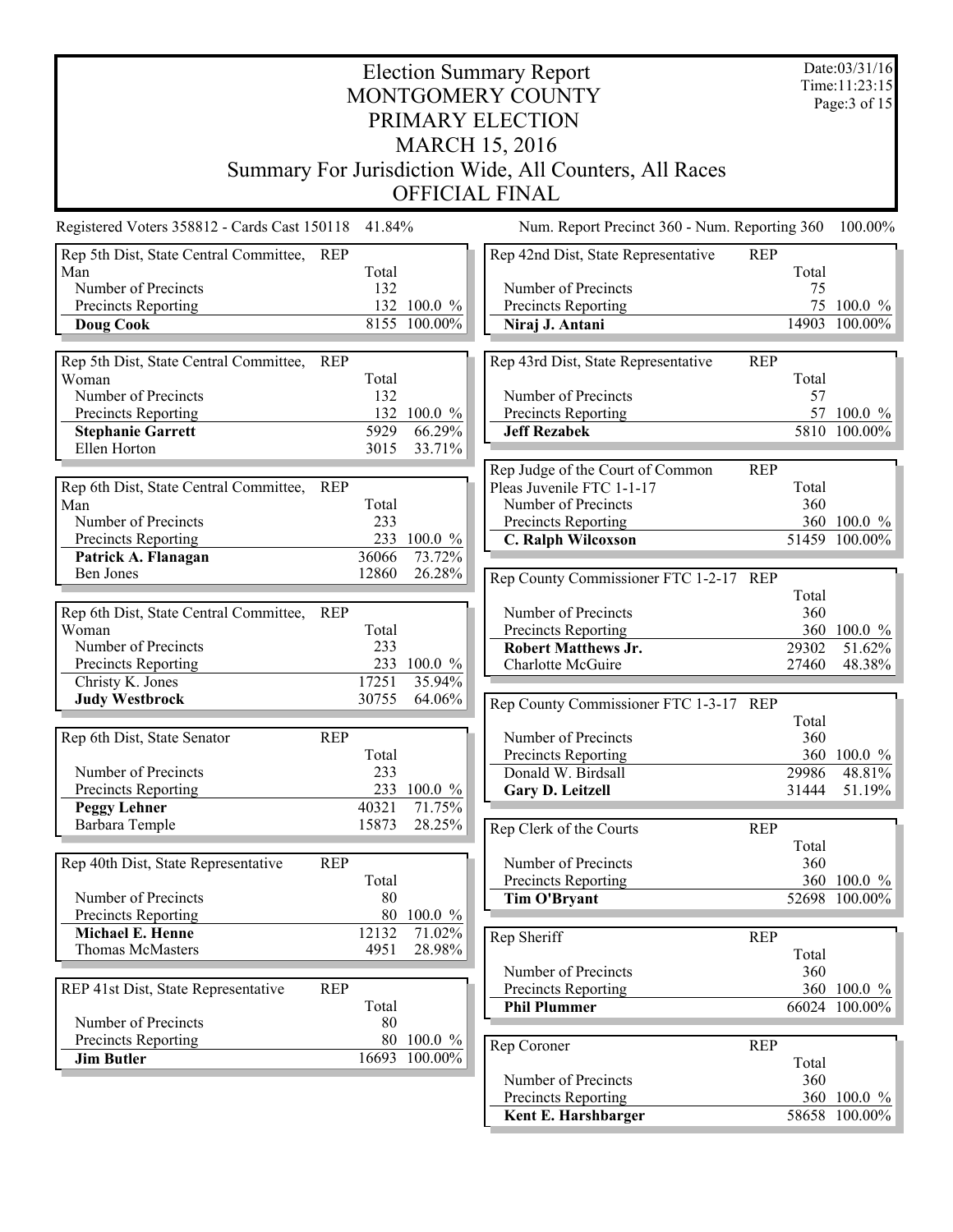| <b>Election Summary Report</b><br>MONTGOMERY COUNTY                                                                                     |            |                            |                                                                                                                      |            |                   |                                        |  |  |  |
|-----------------------------------------------------------------------------------------------------------------------------------------|------------|----------------------------|----------------------------------------------------------------------------------------------------------------------|------------|-------------------|----------------------------------------|--|--|--|
| PRIMARY ELECTION<br><b>MARCH 15, 2016</b>                                                                                               |            |                            |                                                                                                                      |            |                   |                                        |  |  |  |
| Summary For Jurisdiction Wide, All Counters, All Races<br><b>OFFICIAL FINAL</b>                                                         |            |                            |                                                                                                                      |            |                   |                                        |  |  |  |
| Registered Voters 358812 - Cards Cast 150118 41.84%                                                                                     |            |                            | Num. Report Precinct 360 - Num. Reporting 360                                                                        |            |                   | 100.00%                                |  |  |  |
| Rep County Central Committee<br><b>REP</b><br>$(BRK-A)$<br>Number of Precincts<br>Precincts Reporting<br><b>Scott N. Landis</b>         | Total      | 100.0 %<br>179 100.00%     | Rep County Central Committee (CTN<br>$1-B$<br>Number of Precincts<br>Precincts Reporting<br><b>Craig Kenley</b>      | <b>REP</b> | Total<br>151      | 1 100.0 $%$<br>100.00%                 |  |  |  |
| Rep County Central Committee<br><b>REP</b><br>$(BRK-B)$<br>Number of Precincts<br>Precincts Reporting<br>Jennifer A. O'Meara            | Total      | $100.0 \%$<br>237 100.00%  | Rep County Central Committee (CTN<br>$1-C$<br>Number of Precincts<br>Precincts Reporting<br><b>Elaine M. Herrick</b> | <b>REP</b> | Total             | 1 100.0 $\%$<br>217 100.00%            |  |  |  |
| <b>Rep County Central Committee</b><br><b>REP</b><br>$(BRK-C)$<br>Number of Precincts<br>Precincts Reporting<br><b>Robert M. Streck</b> | Total      | $100.0 \%$<br>247 100.00%  | Rep County Central Committee (CTN<br>$1-D$<br>Number of Precincts<br>Precincts Reporting<br><b>Kathryn Branham</b>   | <b>REP</b> | Total             | 1 100.0 $\frac{\%}{\%}$<br>120 100.00% |  |  |  |
| Rep County Central Committee (BT-A) REP<br>Number of Precincts<br>Precincts Reporting<br><b>Phil Plummer</b>                            | Total      | $100.0 \%$<br>406 100.00%  | Rep County Central Committee (CTN<br>$2-A$ )<br>Number of Precincts<br>Precincts Reporting<br>Joseph S Rosengarten   | <b>REP</b> | Total<br>$\theta$ | 1 100.0 $%$<br>N/A                     |  |  |  |
| Rep County Central Committee (BT-B) REP<br>Number of Precincts<br>Precincts Reporting<br>Brenda C. Weller                               | Total      | 1 100.0 $%$<br>130 100.00% | Rep County Central Committee (CTN<br>$2-B$ )<br>Number of Precincts<br>Precincts Reporting<br><b>George Garcia</b>   | <b>REP</b> | Total             | 1 100.0 $%$<br>234 100.00%             |  |  |  |
| Rep County Central Committee (BT-D) REP<br>Number of Precincts<br>Precincts Reporting<br><b>Mark Adams</b>                              | Total<br>1 | 100.0 %<br>244 100.00%     | Rep County Central Committee (CTN<br>$2-C$<br>Number of Precincts<br>Precincts Reporting<br>Mark B. Garlikov         | <b>REP</b> | Total             | 100.0 $%$<br>$\overline{207}$ 100.00%  |  |  |  |
| Rep County Central Committee (CLA-B)REP<br>Number of Precincts<br>Precincts Reporting<br><b>Dave Vore</b>                               | Total      | $100.0 \%$<br>231 100.00%  | Rep County Central Committee (CTN<br>$3-A$ )<br>Number of Precincts<br>Precincts Reporting<br><b>Donald Birdsall</b> | <b>REP</b> | Total             | 1 100.0 $\%$<br>190 100.00%            |  |  |  |
| Rep County Central Committee (CTN<br><b>REP</b><br>$1-A$ )<br>Number of Precincts<br>Precincts Reporting<br><b>Mary Westrich</b>        | Total<br>1 | $100.0 \%$<br>206 100.00%  | Rep County Central Committee (CTN<br>$3-B$ )<br>Number of Precincts<br>Precincts Reporting<br><b>Brian Welch</b>     | <b>REP</b> | Total             | 1 100.0 $\%$<br>133 100.00%            |  |  |  |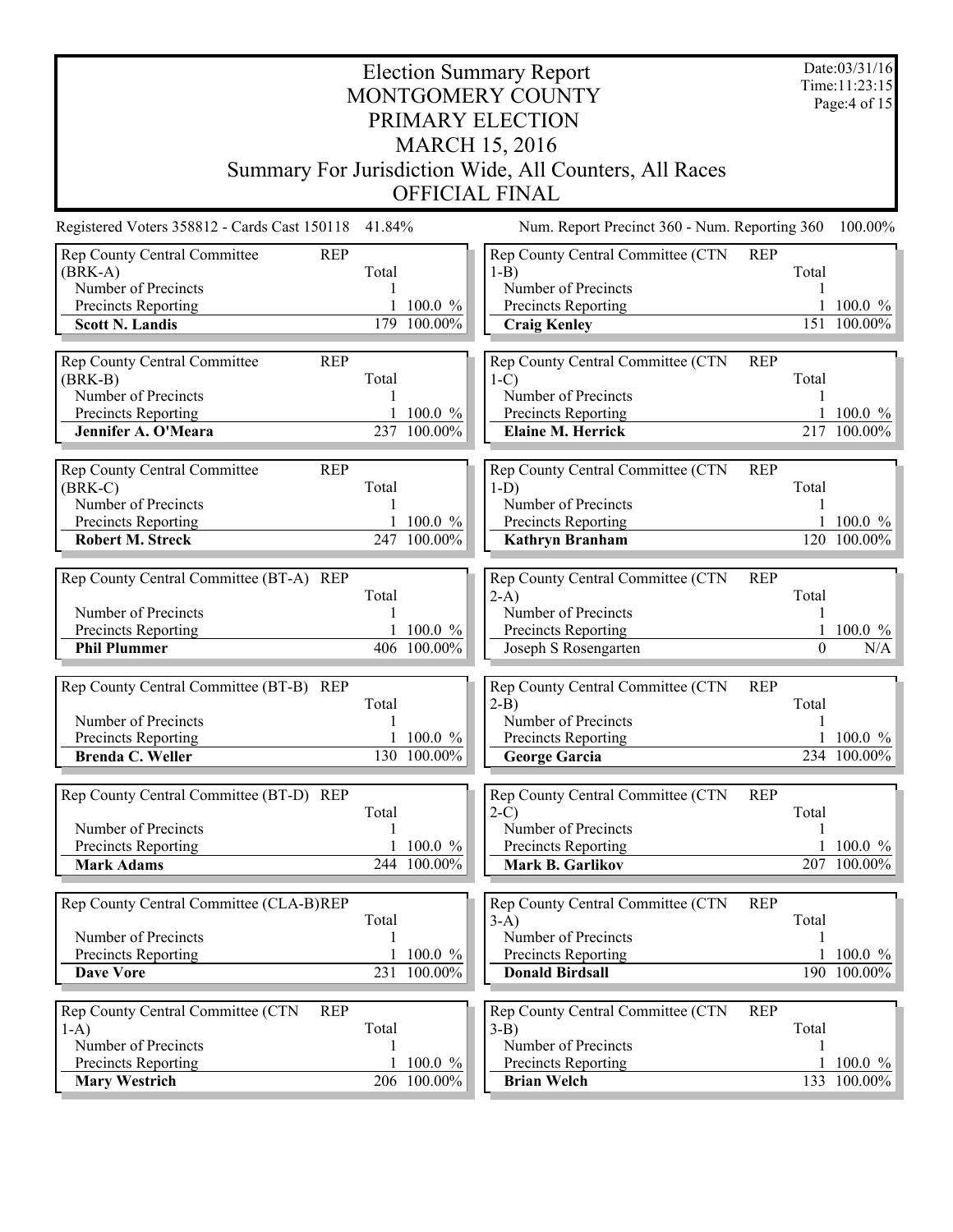| <b>Election Summary Report</b>                      |                       |                             |                                                        |                     |                                |  |  |  |  |  |
|-----------------------------------------------------|-----------------------|-----------------------------|--------------------------------------------------------|---------------------|--------------------------------|--|--|--|--|--|
|                                                     |                       |                             | MONTGOMERY COUNTY                                      |                     | Time: 11:23:15<br>Page:5 of 15 |  |  |  |  |  |
|                                                     |                       |                             | PRIMARY ELECTION                                       |                     |                                |  |  |  |  |  |
|                                                     | <b>MARCH 15, 2016</b> |                             |                                                        |                     |                                |  |  |  |  |  |
|                                                     |                       |                             | Summary For Jurisdiction Wide, All Counters, All Races |                     |                                |  |  |  |  |  |
|                                                     |                       |                             | <b>OFFICIAL FINAL</b>                                  |                     |                                |  |  |  |  |  |
| Registered Voters 358812 - Cards Cast 150118 41.84% |                       |                             | Num. Report Precinct 360 - Num. Reporting 360          |                     | 100.00%                        |  |  |  |  |  |
| Rep County Central Committee (CTN<br><b>REP</b>     |                       |                             | Rep County Central Committee (DAY                      | <b>REP</b>          |                                |  |  |  |  |  |
| $3-C$<br>Number of Precincts                        | Total                 |                             | $1-A$ )<br>Number of Precincts                         | Total               |                                |  |  |  |  |  |
| Precincts Reporting                                 |                       | 1 100.0 $%$                 | Precincts Reporting                                    |                     | $100.0 \%$                     |  |  |  |  |  |
| David B. Bowman                                     |                       | 150 100.00%                 | Lisa A. Hayes                                          | 97                  | 100.00%                        |  |  |  |  |  |
| Rep County Central Committee (CV-A) REP             |                       |                             | Rep County Central Committee (DAY                      | <b>REP</b>          |                                |  |  |  |  |  |
|                                                     | Total                 |                             | $20-A$                                                 | Total               |                                |  |  |  |  |  |
| Number of Precincts                                 | 1                     |                             | Number of Precincts                                    |                     |                                |  |  |  |  |  |
| Precincts Reporting                                 |                       | 1 100.0 $\%$<br>143 100.00% | Precincts Reporting<br>Abner J. Orick                  | $\Omega$            | 1 100.0 $%$<br>N/A             |  |  |  |  |  |
| <b>Joshua Pettis</b>                                |                       |                             |                                                        |                     |                                |  |  |  |  |  |
| Rep County Central Committee (CV-B) REP             |                       |                             | Rep County Central Committee (DAY                      | <b>REP</b>          |                                |  |  |  |  |  |
| Number of Precincts                                 | Total                 |                             | $21-A$ )<br>Number of Precincts                        | Total               |                                |  |  |  |  |  |
| Precincts Reporting                                 |                       | $100.0 \%$                  | Precincts Reporting                                    |                     | $100.0 \%$                     |  |  |  |  |  |
| <b>Kristine Severyn</b>                             |                       | 263 100.00%                 | Kim A. Johnson                                         |                     | 8 100.00%                      |  |  |  |  |  |
| Rep County Central Committee (CV-C) REP             |                       |                             | Rep County Central Committee (DAY                      | <b>REP</b>          |                                |  |  |  |  |  |
|                                                     | Total                 |                             | $3-D$ )                                                | Total               |                                |  |  |  |  |  |
| Number of Precincts                                 |                       |                             | Number of Precincts                                    |                     |                                |  |  |  |  |  |
| Precincts Reporting                                 |                       | 1 100.0 $\%$                | Precincts Reporting                                    |                     | 1 100.0 $%$                    |  |  |  |  |  |
| Jane A. Harris                                      |                       | 152 100.00%                 | <b>Cecily Robin Dodge</b>                              |                     | 82 100.00%                     |  |  |  |  |  |
| Rep County Central Committee (CV-E) REP             |                       |                             | Rep County Central Committee (DAY                      | <b>REP</b>          |                                |  |  |  |  |  |
| Number of Precincts                                 | Total                 |                             | $3-G$<br>Number of Precincts                           | Total               |                                |  |  |  |  |  |
| Precincts Reporting                                 |                       | 1 100.0 $\%$                | Precincts Reporting                                    |                     | $100.0 \%$                     |  |  |  |  |  |
| <b>Kay Wick</b>                                     |                       | 357 100.00%                 | <b>Ernest S. Siefker</b>                               |                     | 2 100.00%                      |  |  |  |  |  |
|                                                     |                       |                             |                                                        |                     |                                |  |  |  |  |  |
| Rep County Central Committee (CV-F) REP             | Total                 |                             | Rep County Central Committee (DAY<br>$3-K$ )           | <b>REP</b><br>Total |                                |  |  |  |  |  |
| Number of Precincts                                 |                       |                             | Number of Precincts                                    |                     |                                |  |  |  |  |  |
| Precincts Reporting                                 |                       | $100.0 \%$                  | Precincts Reporting                                    |                     | 100.0 $%$                      |  |  |  |  |  |
| <b>Jane Rodgers</b>                                 |                       | 290 100.00%                 | Tabitha Bentz<br>William A. Dean                       | 93<br>166           | 35.91%<br>$64.09\%$            |  |  |  |  |  |
| Rep County Central Committee (CV-I)<br><b>REP</b>   |                       |                             |                                                        |                     |                                |  |  |  |  |  |
|                                                     | Total                 |                             | Rep County Central Committee (DAY                      | <b>REP</b>          |                                |  |  |  |  |  |
| Number of Precincts                                 |                       |                             | $3-L$                                                  | Total               |                                |  |  |  |  |  |
| Precincts Reporting                                 |                       | $100.0 \%$<br>352 100.00%   | Number of Precincts<br>Precincts Reporting             |                     | 1 100.0 $%$                    |  |  |  |  |  |
| <b>Brooks A. Compton</b>                            |                       |                             | Nadia Ann Klarr                                        |                     | 1 100.00%                      |  |  |  |  |  |
| Rep County Central Committee (CV-O) REP             |                       |                             |                                                        |                     |                                |  |  |  |  |  |
|                                                     | Total                 |                             | Rep County Central Committee (DAY                      | <b>REP</b>          |                                |  |  |  |  |  |
| Number of Precincts<br>Precincts Reporting          |                       | $100.0 \%$                  | $4-B$<br>Number of Precincts                           | Total               |                                |  |  |  |  |  |
| <b>Joyce Williams</b>                               |                       | 358 100.00%                 | Precincts Reporting                                    |                     | $100.0 \%$                     |  |  |  |  |  |
|                                                     |                       |                             | Linda R. Jones                                         |                     | 56 100.00%                     |  |  |  |  |  |
|                                                     |                       |                             |                                                        |                     |                                |  |  |  |  |  |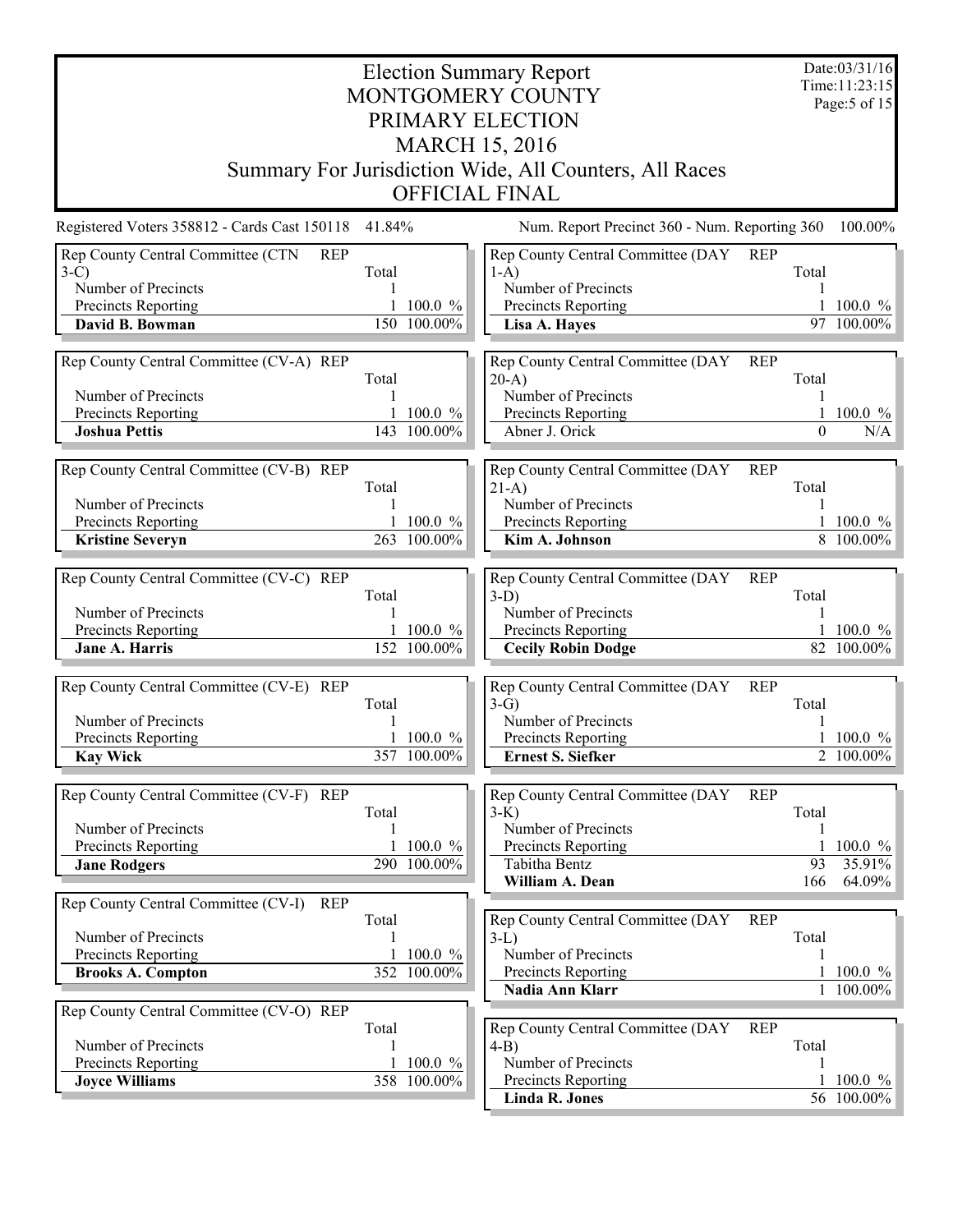| <b>Election Summary Report</b><br>MONTGOMERY COUNTY<br>PRIMARY ELECTION                                                             |                 |                                        |                                                                                                                                  |       |                           |  |  |  |  |
|-------------------------------------------------------------------------------------------------------------------------------------|-----------------|----------------------------------------|----------------------------------------------------------------------------------------------------------------------------------|-------|---------------------------|--|--|--|--|
| <b>MARCH 15, 2016</b><br>Summary For Jurisdiction Wide, All Counters, All Races<br><b>OFFICIAL FINAL</b>                            |                 |                                        |                                                                                                                                  |       |                           |  |  |  |  |
| Registered Voters 358812 - Cards Cast 150118                                                                                        | 41.84%          |                                        | Num. Report Precinct 360 - Num. Reporting 360                                                                                    |       | 100.00%                   |  |  |  |  |
| Rep County Central Committee (DAY<br><b>REP</b><br>$8-B$<br>Number of Precincts<br>Precincts Reporting<br><b>Enrique G. Rivera</b>  | Total           | 100.0 %<br>110 100.00%                 | Rep County Central Committee<br><b>REP</b><br>$(ENG-H)$<br>Number of Precincts<br>Precincts Reporting<br><b>Rhonda Galvin</b>    | Total | $100.0 \%$<br>196 100.00% |  |  |  |  |
| Rep County Central Committee (DAY<br><b>REP</b><br>$8-C$<br>Number of Precincts<br>Precincts Reporting<br>William Hibner III        | Total           | $100.0 \%$<br>59 100.00%               | Rep County Central Committee (ENG-J) REP<br>Number of Precincts<br>Precincts Reporting<br>Michael J. Frost                       | Total | $100.0 \%$<br>139 100.00% |  |  |  |  |
| Rep County Central Committee (DAY<br><b>REP</b><br>$9-A$ )<br>Number of Precincts<br>Precincts Reporting<br><b>David Cordonnier</b> | Total           | 1 100.0 $\%$<br>$\overline{4}$ 100.00% | Rep County Central Committee (FARM) REP<br>Number of Precincts<br>Precincts Reporting<br><b>Brenda Gisewite</b>                  | Total | $100.0 \%$<br>162 100.00% |  |  |  |  |
| Rep County Central Committee<br><b>REP</b><br>$(ENG-A)$<br>Number of Precincts<br>Precincts Reporting<br><b>Gerald Amos</b>         | Total           | 1 100.0 $%$<br>2 100.00%               | Rep County Central Committee<br><b>REP</b><br>$(GER-A)$<br>Number of Precincts<br>Precincts Reporting<br><b>Thomas L. Harris</b> | Total | $100.0 \%$<br>280 100.00% |  |  |  |  |
| Rep County Central Committee<br><b>REP</b><br>$(ENG-D)$<br>Number of Precincts<br>Precincts Reporting<br><b>Bonnie Weyrauch</b>     | Total           | $1\,100.0\%$<br>210 100.00%            | Rep County Central Committee (GER-B)REP<br>Number of Precincts<br>Precincts Reporting<br><b>Gregory P. Helmers</b>               | Total | 1 100.0 $%$<br>2 100.00%  |  |  |  |  |
| Rep County Central Committee (ENG-E)REP<br>Number of Precincts<br>Precincts Reporting<br><b>Leslie Klick</b>                        | Total<br>1<br>1 | 100.0 %<br>141 100.00%                 | Rep County Central Committee<br><b>REP</b><br>$(GTN-A)$<br>Number of Precincts<br>Precincts Reporting<br><b>Abra Reed</b>        | Total | 100.0 $%$<br>275 100.00%  |  |  |  |  |
| Rep County Central Committee (ENG-F)REP<br>Number of Precincts<br>Precincts Reporting<br><b>Mark Hesselgesser</b>                   | Total           | 100.0 %<br>230 100.00%                 | Rep County Central Committee<br><b>REP</b><br>$(GTN-C)$<br>Number of Precincts<br>Precincts Reporting<br><b>Kathy L. Rettich</b> | Total | 100.0 $%$<br>220 100.00%  |  |  |  |  |
| Rep County Central Committee<br><b>REP</b><br>$(ENG-G)$<br>Number of Precincts<br>Precincts Reporting<br><b>Timothy Hammel</b>      | Total           | $100.0 \%$<br>232 100.00%              | Rep County Central Committee<br><b>REP</b><br>$(HAR-G)$<br>Number of Precincts<br>Precincts Reporting<br><b>Barbara Thomas</b>   | Total | $100.0 \%$<br>61 100.00%  |  |  |  |  |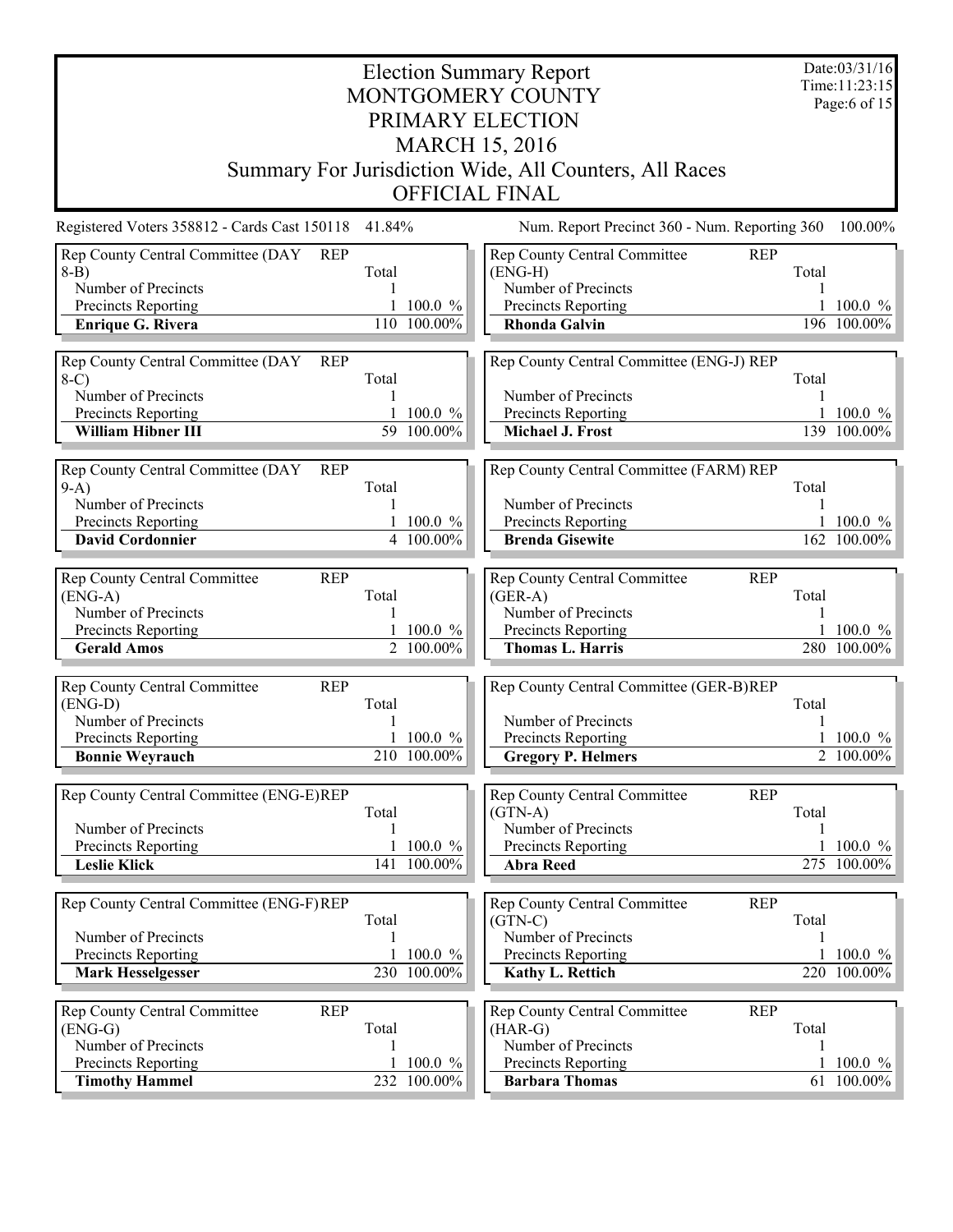| Date:03/31/16<br><b>Election Summary Report</b><br>Time: 11:23:15<br>MONTGOMERY COUNTY<br>PRIMARY ELECTION<br><b>MARCH 15, 2016</b><br>Summary For Jurisdiction Wide, All Counters, All Races |                                                        |                                                                                                                                                                         |                                                           |  |  |  |  |  |
|-----------------------------------------------------------------------------------------------------------------------------------------------------------------------------------------------|--------------------------------------------------------|-------------------------------------------------------------------------------------------------------------------------------------------------------------------------|-----------------------------------------------------------|--|--|--|--|--|
|                                                                                                                                                                                               |                                                        | <b>OFFICIAL FINAL</b>                                                                                                                                                   |                                                           |  |  |  |  |  |
| Registered Voters 358812 - Cards Cast 150118<br>Rep County Central Committee<br>$(HAR-H)$<br>Number of Precincts<br>Precincts Reporting<br><b>Keith Rihm</b>                                  | 41.84%<br><b>REP</b><br>Total<br>100.0 %<br>36 100.00% | Num. Report Precinct 360 - Num. Reporting 360<br>Rep County Central Committee (HUB<br>$4-A$ )<br>Number of Precincts<br>Precincts Reporting<br><b>Tina Marie Daniel</b> | 100.00%<br><b>REP</b><br>Total<br>1 100.0 $\%$<br>100.00% |  |  |  |  |  |
| Rep County Central Committee<br>$(HAR-L)$<br>Number of Precincts<br>Precincts Reporting<br><b>Helen Jacobson</b>                                                                              | <b>REP</b><br>Total<br>$100.0 \%$<br>132 100.00%       | Rep County Central Committee (HUB<br>$5-B$<br>Number of Precincts<br>Precincts Reporting<br>Michael B. Litz                                                             | <b>REP</b><br>Total<br>1 100.0 $%$<br>$\Omega$<br>N/A     |  |  |  |  |  |
| Rep County Central Committee<br>$(HAR-M)$<br>Number of Precincts<br>Precincts Reporting<br><b>Michael Nieport</b>                                                                             | <b>REP</b><br>Total<br>100.0 %<br>30 100.00%           | Rep County Central Committee (HUB<br>$5-C$<br>Number of Precincts<br>Precincts Reporting<br><b>David Willoughby</b>                                                     | <b>REP</b><br>Total<br>$100.0 \%$<br>1 100.00%            |  |  |  |  |  |
| Rep County Central Committee (HUB<br>$1-D)$<br>Number of Precincts<br>Precincts Reporting<br><b>Melody Morris</b>                                                                             | <b>REP</b><br>Total<br>$100.0 \%$<br>231 100.00%       | Rep County Central Committee (HUB<br>$6-C$<br>Number of Precincts<br>Precincts Reporting<br>Warren Taldo                                                                | <b>REP</b><br>Total<br>$100.0 \%$<br>N/A<br>$\Omega$      |  |  |  |  |  |
| Rep County Central Committee (HUB<br>$2-B$<br>Number of Precincts<br>Precincts Reporting<br><b>Virgil Hornsby</b>                                                                             | <b>REP</b><br>Total<br>1 100.0 $%$<br>246 100.00%      | Rep County Central Committee (JAK-A) REP<br>Number of Precincts<br>Precincts Reporting<br><b>Susan Kay Bantz</b>                                                        | Total<br>$1\,100.0\%$<br>273 100.00%                      |  |  |  |  |  |
| Rep County Central Committee (HUB<br>$2-C$<br>Number of Precincts<br>Precincts Reporting<br><b>Karen J. Kaleps</b>                                                                            | <b>REP</b><br>Total<br>100.0 %<br>114 100.00%          | Rep County Central Committee (KT<br>$1-B$<br>Number of Precincts<br>Precincts Reporting<br><b>Timothy R. Beatty</b>                                                     | <b>REP</b><br>Total<br>100.0 %<br>1 100.00%               |  |  |  |  |  |
| Rep County Central Committee (HUB<br>$2-D$ )<br>Number of Precincts<br>Precincts Reporting<br><b>Jane A. Deeter</b>                                                                           | <b>REP</b><br>Total<br>$100.0 \%$<br>271 100.00%       | Rep County Central Committee (KT<br>$1-C$<br>Number of Precincts<br>Precincts Reporting<br>Robert L. Scott                                                              | <b>REP</b><br>Total<br>$100.0 \%$<br>1 100.00%            |  |  |  |  |  |
| Rep County Central Committee (HUB<br>$3-D$ )<br>Number of Precincts<br>Precincts Reporting<br>Seth A. Morgan                                                                                  | <b>REP</b><br>Total<br>100.0 %<br>1<br>122 100.00%     | Rep County Central Committee (KT<br>$1-H$ )<br>Number of Precincts<br>Precincts Reporting<br>Joseph A. Rimkus Jr.                                                       | <b>REP</b><br>Total<br>100.0 $%$<br>299 100.00%           |  |  |  |  |  |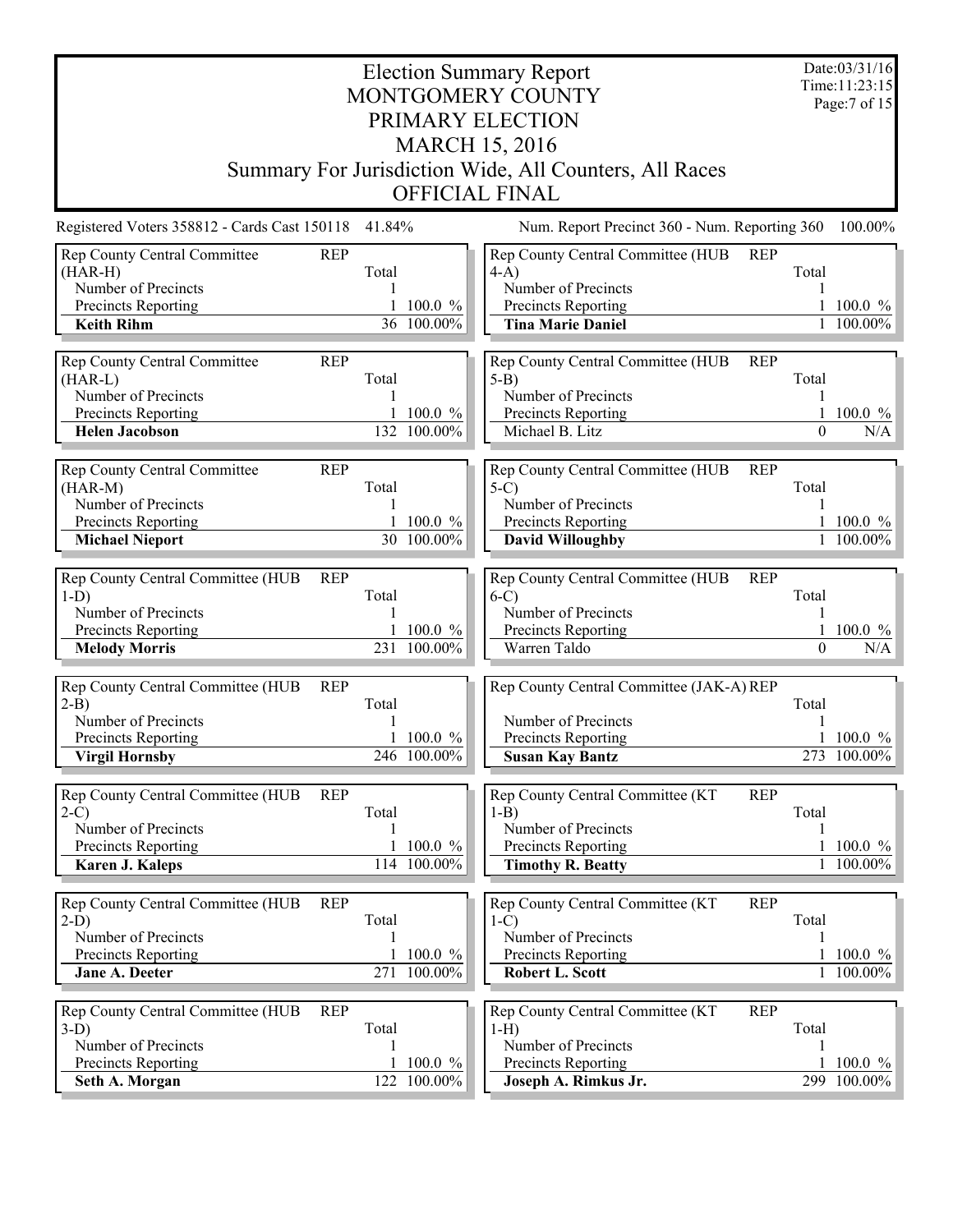| Date:03/31/16<br><b>Election Summary Report</b><br>Time: 11:23:16 |        |              |                                                           |       |              |  |  |  |
|-------------------------------------------------------------------|--------|--------------|-----------------------------------------------------------|-------|--------------|--|--|--|
| MONTGOMERY COUNTY                                                 |        |              |                                                           |       |              |  |  |  |
|                                                                   |        |              | PRIMARY ELECTION                                          |       |              |  |  |  |
|                                                                   |        |              | <b>MARCH 15, 2016</b>                                     |       |              |  |  |  |
|                                                                   |        |              | Summary For Jurisdiction Wide, All Counters, All Races    |       |              |  |  |  |
|                                                                   |        |              | <b>OFFICIAL FINAL</b>                                     |       |              |  |  |  |
| Registered Voters 358812 - Cards Cast 150118                      | 41.84% |              | Num. Report Precinct 360 - Num. Reporting 360             |       | 100.00%      |  |  |  |
| Rep County Central Committee (KT<br><b>REP</b><br>$2-C$           | Total  |              | Rep County Central Committee (KT<br><b>REP</b><br>$3-H$ ) | Total |              |  |  |  |
| Number of Precincts                                               |        |              | Number of Precincts                                       |       |              |  |  |  |
| Precincts Reporting                                               |        | $100.0 \%$   | Precincts Reporting                                       |       | $100.0 \%$   |  |  |  |
| <b>James A. Palcich</b>                                           |        | 218 100.00%  | <b>Jacob Eckley</b>                                       |       | 167 100.00%  |  |  |  |
|                                                                   |        |              |                                                           |       |              |  |  |  |
| Rep County Central Committee (KT 2-F)REP                          | Total  |              | Rep County Central Committee (KT 3-I) REP                 | Total |              |  |  |  |
| Number of Precincts                                               |        |              | Number of Precincts                                       |       |              |  |  |  |
| Precincts Reporting                                               |        | $100.0 \%$   | Precincts Reporting                                       |       | $100.0 \%$   |  |  |  |
| <b>Karen Manzo</b>                                                |        | 179 100.00%  | <b>Teri Jump</b>                                          |       | 245 100.00%  |  |  |  |
|                                                                   |        |              |                                                           |       |              |  |  |  |
| Rep County Central Committee (KT<br><b>REP</b><br>$2-H$ )         | Total  |              | Rep County Central Committee (KT 3-J) REP                 | Total |              |  |  |  |
| Number of Precincts                                               |        |              | Number of Precincts                                       |       |              |  |  |  |
| Precincts Reporting                                               |        | 1 100.0 $\%$ | Precincts Reporting                                       |       | 1 100.0 $\%$ |  |  |  |
| Andrea J. White                                                   |        | 284 100.00%  | <b>Peggy Lehner</b>                                       |       | 246 100.00%  |  |  |  |
|                                                                   |        |              |                                                           |       |              |  |  |  |
| Rep County Central Committee (KT 2-I) REP                         |        |              | Rep County Central Committee (KT<br><b>REP</b>            |       |              |  |  |  |
| Number of Precincts                                               | Total  |              | $3-K$ )<br>Number of Precincts                            | Total |              |  |  |  |
| Precincts Reporting                                               |        | $100.0 \%$   | Precincts Reporting                                       |       | $100.0 \%$   |  |  |  |
| Harkless O'Bryant                                                 |        | 85 100.00%   | Marie F. Griesmeyer                                       |       | 190 100.00%  |  |  |  |
|                                                                   |        |              |                                                           |       |              |  |  |  |
| Rep County Central Committee (KT<br><b>REP</b>                    |        |              | Rep County Central Committee (KT<br><b>REP</b>            |       |              |  |  |  |
| $3-A)$<br>Number of Precincts                                     | Total  |              | $4-A$ )<br>Number of Precincts                            | Total |              |  |  |  |
| Precincts Reporting                                               |        | 1 100.0 $\%$ | Precincts Reporting                                       |       | 1 100.0 $\%$ |  |  |  |
| <b>Thomas King</b>                                                |        | 160 100.00%  | <b>Kathleen Neiheisel</b>                                 |       | 229 100.00%  |  |  |  |
|                                                                   |        |              |                                                           |       |              |  |  |  |
| Rep County Central Committee (KT<br><b>REP</b>                    |        |              | Rep County Central Committee (KT<br><b>REP</b>            |       |              |  |  |  |
| $3-C$<br>Number of Precincts                                      | Total  |              | $4-B$<br>Number of Precincts                              | Total |              |  |  |  |
| Precincts Reporting                                               |        | 100.0 %      | Precincts Reporting                                       |       | $100.0 \%$   |  |  |  |
| <b>Abby Pytosh</b>                                                |        | 300 100.00%  | <b>Darren Cooper</b>                                      |       | 200 100.00%  |  |  |  |
|                                                                   |        |              |                                                           |       |              |  |  |  |
| Rep County Central Committee (KT 3-E)REP                          |        |              | Rep County Central Committee (KT<br><b>REP</b>            |       |              |  |  |  |
|                                                                   | Total  |              | $4-C$<br>Number of Precincts                              | Total |              |  |  |  |
| Number of Precincts<br>Precincts Reporting                        |        | $100.0 \%$   | Precincts Reporting                                       |       | $100.0 \%$   |  |  |  |
| <b>J. Paul Burkhardt</b>                                          |        | 211 100.00%  | <b>Roland Gard</b>                                        |       | 149 100.00%  |  |  |  |
|                                                                   |        |              |                                                           |       |              |  |  |  |
| <b>REP</b><br>Rep County Central Committee (KT                    |        |              | Rep County Central Committee (KT 4-F)REP                  |       |              |  |  |  |
| $3-G$                                                             | Total  |              |                                                           | Total |              |  |  |  |
| Number of Precincts<br>Precincts Reporting                        |        | $100.0 \%$   | Number of Precincts<br>Precincts Reporting                |       | $100.0 \%$   |  |  |  |
| <b>Raymond P. Wasky</b>                                           |        | 6 100.00%    | <b>Ashley Webb</b>                                        |       | 210 100.00%  |  |  |  |
|                                                                   |        |              |                                                           |       |              |  |  |  |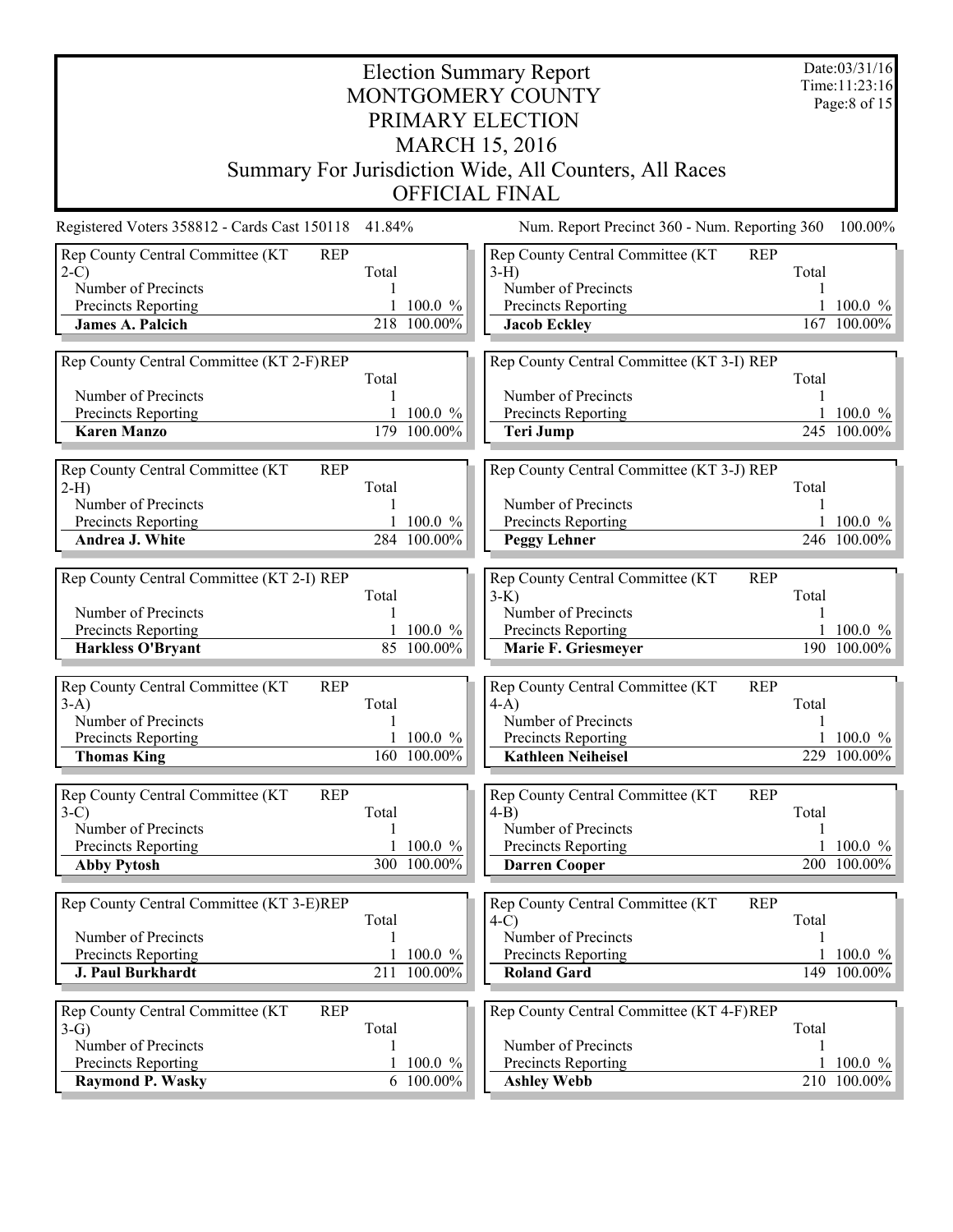| Date:03/31/16<br><b>Election Summary Report</b><br>Time:11:23:16<br>Page: $9$ of 15 |           |                             |                                                        |       |             |  |  |
|-------------------------------------------------------------------------------------|-----------|-----------------------------|--------------------------------------------------------|-------|-------------|--|--|
| MONTGOMERY COUNTY<br>PRIMARY ELECTION                                               |           |                             |                                                        |       |             |  |  |
|                                                                                     |           |                             |                                                        |       |             |  |  |
|                                                                                     |           |                             | <b>MARCH 15, 2016</b>                                  |       |             |  |  |
|                                                                                     |           |                             | Summary For Jurisdiction Wide, All Counters, All Races |       |             |  |  |
|                                                                                     |           |                             | <b>OFFICIAL FINAL</b>                                  |       |             |  |  |
| Registered Voters 358812 - Cards Cast 150118 41.84%                                 |           |                             | Num. Report Precinct 360 - Num. Reporting 360          |       | 100.00%     |  |  |
| Rep County Central Committee (KT<br><b>REP</b><br>$4-G$                             | Total     |                             | Rep County Central Committee (MBG<br>REP<br>$3-B$ )    | Total |             |  |  |
| Number of Precincts                                                                 |           |                             | Number of Precincts                                    |       |             |  |  |
| Precincts Reporting                                                                 |           | 1 100.0 $%$                 | Precincts Reporting                                    |       | $100.0 \%$  |  |  |
| Lisa F. Harlan                                                                      |           | 2 100.00%                   | <b>Ryan Colvin</b>                                     |       | 259 100.00% |  |  |
| Rep County Central Committee (KT 4-I) REP                                           |           |                             | Rep County Central Committee (MBG<br><b>REP</b>        |       |             |  |  |
|                                                                                     | Total     |                             | $3-C$                                                  | Total |             |  |  |
| Number of Precincts                                                                 | 1         |                             | Number of Precincts                                    | 1     |             |  |  |
| Precincts Reporting                                                                 |           | 100.0 %                     | Precincts Reporting                                    |       | 1 100.0 $%$ |  |  |
| Mark C. Mazer<br><b>James Robert Russell</b>                                        | 86<br>103 | 45.50%<br>54.50%            | William K. Williams                                    |       | 2 100.00%   |  |  |
|                                                                                     |           |                             | Rep County Central Committee (MBG<br><b>REP</b>        |       |             |  |  |
| Rep County Central Committee (KT 4-J) REP                                           |           |                             | $4-A$ )                                                | Total |             |  |  |
|                                                                                     | Total     |                             | Number of Precincts                                    |       |             |  |  |
| Number of Precincts                                                                 |           |                             | Precincts Reporting                                    |       | $100.0 \%$  |  |  |
| Precincts Reporting<br><b>Karen Schilla</b>                                         |           | 1 100.0 $\%$<br>203 100.00% | Darren G. Hamblin                                      |       | 1 100.00%   |  |  |
|                                                                                     |           |                             | Rep County Central Committee (MBG<br><b>REP</b>        |       |             |  |  |
| Rep County Central Committee (MBG<br><b>REP</b>                                     |           |                             | $4-B$                                                  | Total |             |  |  |
| $1-A$ )                                                                             | Total     |                             | Number of Precincts                                    |       |             |  |  |
| Number of Precincts                                                                 |           |                             | Precincts Reporting                                    |       | 1 100.0 $%$ |  |  |
| Precincts Reporting<br>Kelly Parin                                                  | 94        | 100.0 %<br>39.83%           | Don Culp                                               |       | 213 100.00% |  |  |
| John A. Stalder                                                                     | 142       | 60.17%                      | Rep County Central Committee (MBG<br>REP               |       |             |  |  |
|                                                                                     |           |                             | $4-C$                                                  | Total |             |  |  |
| Rep County Central Committee (MBG<br><b>REP</b>                                     |           |                             | Number of Precincts                                    |       |             |  |  |
| $1-B$                                                                               | Total     |                             | Precincts Reporting                                    |       | $100.0 \%$  |  |  |
| Number of Precincts<br>Precincts Reporting                                          |           | 1 100.0 $%$                 | <b>Eldon Lewis</b>                                     |       | 182 100.00% |  |  |
| <b>Bonnie Dee Nolan</b>                                                             |           | 2 100.00%                   | Rep County Central Committee (MBG<br><b>REP</b>        |       |             |  |  |
|                                                                                     |           |                             | $4-D$ )                                                | Total |             |  |  |
| Rep County Central Committee (MBG<br><b>REP</b>                                     |           |                             | Number of Precincts                                    |       |             |  |  |
| $1-C$                                                                               | Total     |                             | Precincts Reporting                                    |       | 1 100.0 $%$ |  |  |
| Number of Precincts<br>Precincts Reporting                                          |           | 100.0 %                     | <b>Donald L. Gates</b>                                 |       | 233 100.00% |  |  |
| <b>Susan Lynne Greb</b>                                                             |           | 156 100.00%                 | Rep County Central Committee (MIA-C)REP                |       |             |  |  |
|                                                                                     |           |                             |                                                        | Total |             |  |  |
| Rep County Central Committee (MBG<br><b>REP</b>                                     |           |                             | Number of Precincts                                    |       |             |  |  |
| $2-B$ )                                                                             | Total     |                             | Precincts Reporting                                    |       | $100.0 \%$  |  |  |
| Number of Precincts<br>Precincts Reporting                                          |           | $100.0 \%$                  | <b>Audrey V. Smith</b>                                 |       | 174 100.00% |  |  |
| Mimi J. Degrow                                                                      |           | 2 100.00%                   | Rep County Central Committee (MIA-D)REP                |       |             |  |  |
|                                                                                     |           |                             |                                                        | Total |             |  |  |
| Rep County Central Committee (MBG<br><b>REP</b>                                     |           |                             | Number of Precincts                                    |       |             |  |  |
| $3-A$ )                                                                             | Total     |                             | <b>Precincts Reporting</b>                             |       | $100.0 \%$  |  |  |
| Number of Precincts<br><b>Precincts Reporting</b>                                   |           | $100.0 \%$                  | Niraj Antani                                           |       | 132 100.00% |  |  |
| Kathryn A. Rettich                                                                  |           | 2 100.00%                   |                                                        |       |             |  |  |
|                                                                                     |           |                             |                                                        |       |             |  |  |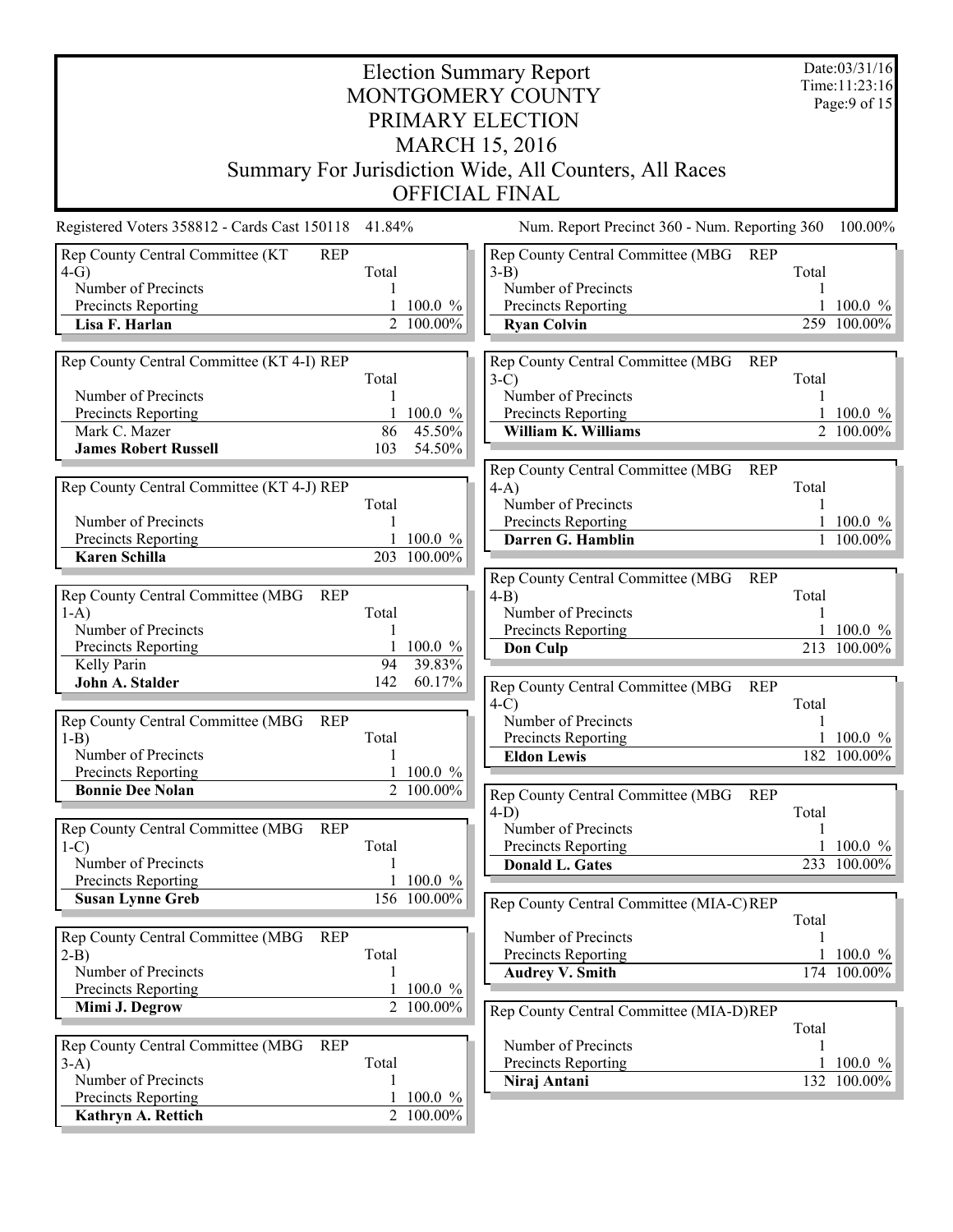| <b>Election Summary Report</b>                |                                                        |                                      |                                                         |       |                                 |  |  |  |  |  |
|-----------------------------------------------|--------------------------------------------------------|--------------------------------------|---------------------------------------------------------|-------|---------------------------------|--|--|--|--|--|
|                                               |                                                        |                                      | MONTGOMERY COUNTY                                       |       | Time:11:23:16<br>Page: 10 of 15 |  |  |  |  |  |
|                                               |                                                        |                                      | PRIMARY ELECTION                                        |       |                                 |  |  |  |  |  |
| <b>MARCH 15, 2016</b>                         |                                                        |                                      |                                                         |       |                                 |  |  |  |  |  |
|                                               | Summary For Jurisdiction Wide, All Counters, All Races |                                      |                                                         |       |                                 |  |  |  |  |  |
|                                               |                                                        |                                      | <b>OFFICIAL FINAL</b>                                   |       |                                 |  |  |  |  |  |
| Registered Voters 358812 - Cards Cast 150118  | 41.84%                                                 |                                      | Num. Report Precinct 360 - Num. Reporting 360           |       | 100.00%                         |  |  |  |  |  |
| Rep County Central Committee (MIA-L) REP      | Total                                                  |                                      | Rep County Central Committee (MOR<br>REP<br>$1-A$ )     | Total |                                 |  |  |  |  |  |
| Number of Precincts                           |                                                        |                                      | Number of Precincts                                     |       |                                 |  |  |  |  |  |
| Precincts Reporting<br><b>Thomas L. Wolf</b>  |                                                        | $100.0 \%$<br>1 100.00%              | Precincts Reporting<br>Ora F. Allen                     |       | $100.0 \%$<br>1 100.00%         |  |  |  |  |  |
|                                               |                                                        |                                      |                                                         |       |                                 |  |  |  |  |  |
| Rep County Central Committee<br><b>REP</b>    |                                                        |                                      | Rep County Central Committee (MOR<br><b>REP</b>         |       |                                 |  |  |  |  |  |
| $(MIA-M)$<br>Number of Precincts              | Total                                                  |                                      | $2-A$<br>Number of Precincts                            | Total |                                 |  |  |  |  |  |
| Precincts Reporting                           |                                                        | 1 100.0 $\%$                         | Precincts Reporting                                     |       | 1 100.0 $%$                     |  |  |  |  |  |
| <b>Robert Matthews Jr.</b>                    |                                                        | 138 100.00%                          | <b>David Keith Miller</b>                               |       | $\frac{1}{1}$ 100.00%           |  |  |  |  |  |
| Rep County Central Committee (MIA-N)REP       |                                                        |                                      | Rep County Central Committee<br><b>REP</b>              |       |                                 |  |  |  |  |  |
|                                               | Total                                                  |                                      | $(OAK-A)$                                               | Total |                                 |  |  |  |  |  |
| Number of Precincts                           |                                                        |                                      | Number of Precincts                                     |       |                                 |  |  |  |  |  |
| Precincts Reporting<br><b>Thomas J. Scott</b> |                                                        | $100.0 \%$<br>219 100.00%            | Precincts Reporting<br><b>Kathleen Burch</b>            |       | $100.0 \%$<br>268 100.00%       |  |  |  |  |  |
|                                               |                                                        |                                      |                                                         |       |                                 |  |  |  |  |  |
| Rep County Central Committee (MIA-O)REP       |                                                        |                                      | Rep County Central Committee<br><b>REP</b>              |       |                                 |  |  |  |  |  |
| Number of Precincts                           | Total                                                  |                                      | $(OAK-B)$<br>Number of Precincts                        | Total |                                 |  |  |  |  |  |
| Precincts Reporting                           |                                                        | 1 100.0 $\%$                         | Precincts Reporting                                     |       | 1 100.0 $\%$                    |  |  |  |  |  |
| <b>Eric Alan Flasher</b>                      |                                                        | 262 100.00%                          | <b>Thomas A. Routsong</b>                               |       | 299 100.00%                     |  |  |  |  |  |
|                                               |                                                        |                                      |                                                         |       |                                 |  |  |  |  |  |
| Rep County Central Committee (MIA-Q)REP       | Total                                                  |                                      | Rep County Central Committee (OAk-C)REP                 | Total |                                 |  |  |  |  |  |
| Number of Precincts                           |                                                        |                                      | Number of Precincts                                     |       |                                 |  |  |  |  |  |
| Precincts Reporting                           |                                                        | $100.0 \%$                           | Precincts Reporting                                     |       | 1 100.0 $\%$                    |  |  |  |  |  |
| Wavelene C. Erhard                            |                                                        | $100.00\%$                           | <b>Jan Kelly</b>                                        |       | 152 100.00%                     |  |  |  |  |  |
| Rep County Central Committee (MIA-R)REP       |                                                        |                                      | <b>Rep County Central Committee</b><br><b>REP</b>       |       |                                 |  |  |  |  |  |
|                                               | Total                                                  |                                      | $(OAK-D)$                                               | Total |                                 |  |  |  |  |  |
| Number of Precincts<br>Precincts Reporting    | 1                                                      | 100.0 %                              | Number of Precincts<br>Precincts Reporting              |       | 1 100.0 $\%$                    |  |  |  |  |  |
| <b>Deborah Lynn Bobbitt</b>                   |                                                        | 1 100.00%                            | Robert L. Hochwalt                                      |       | 166 100.00%                     |  |  |  |  |  |
|                                               |                                                        |                                      |                                                         |       |                                 |  |  |  |  |  |
| Rep County Central Committee (MIA-S) REP      | Total                                                  |                                      | Rep County Central Committee<br><b>REP</b><br>$(OAK-F)$ | Total |                                 |  |  |  |  |  |
| Number of Precincts                           |                                                        |                                      | Number of Precincts                                     |       |                                 |  |  |  |  |  |
| Precincts Reporting                           |                                                        | $100.0 \%$                           | Precincts Reporting                                     |       | 1 100.0 $\%$                    |  |  |  |  |  |
| Douglas J. Barry                              |                                                        | 265 100.00%                          | <b>Chris B. Epley</b>                                   |       | 255 100.00%                     |  |  |  |  |  |
| Rep County Central Committee (MIA-T) REP      |                                                        |                                      | Rep County Central Committee (OAk-G)REP                 |       |                                 |  |  |  |  |  |
|                                               | Total                                                  |                                      |                                                         | Total |                                 |  |  |  |  |  |
| Number of Precincts                           | 1                                                      |                                      | Number of Precincts                                     |       |                                 |  |  |  |  |  |
| Precincts Reporting<br>Patrick O. Dumont      |                                                        | $100.0 \%$<br>$\overline{3}$ 100.00% | Precincts Reporting<br><b>Jim Butler</b>                |       | $100.0 \%$<br>347 100.00%       |  |  |  |  |  |
|                                               |                                                        |                                      |                                                         |       |                                 |  |  |  |  |  |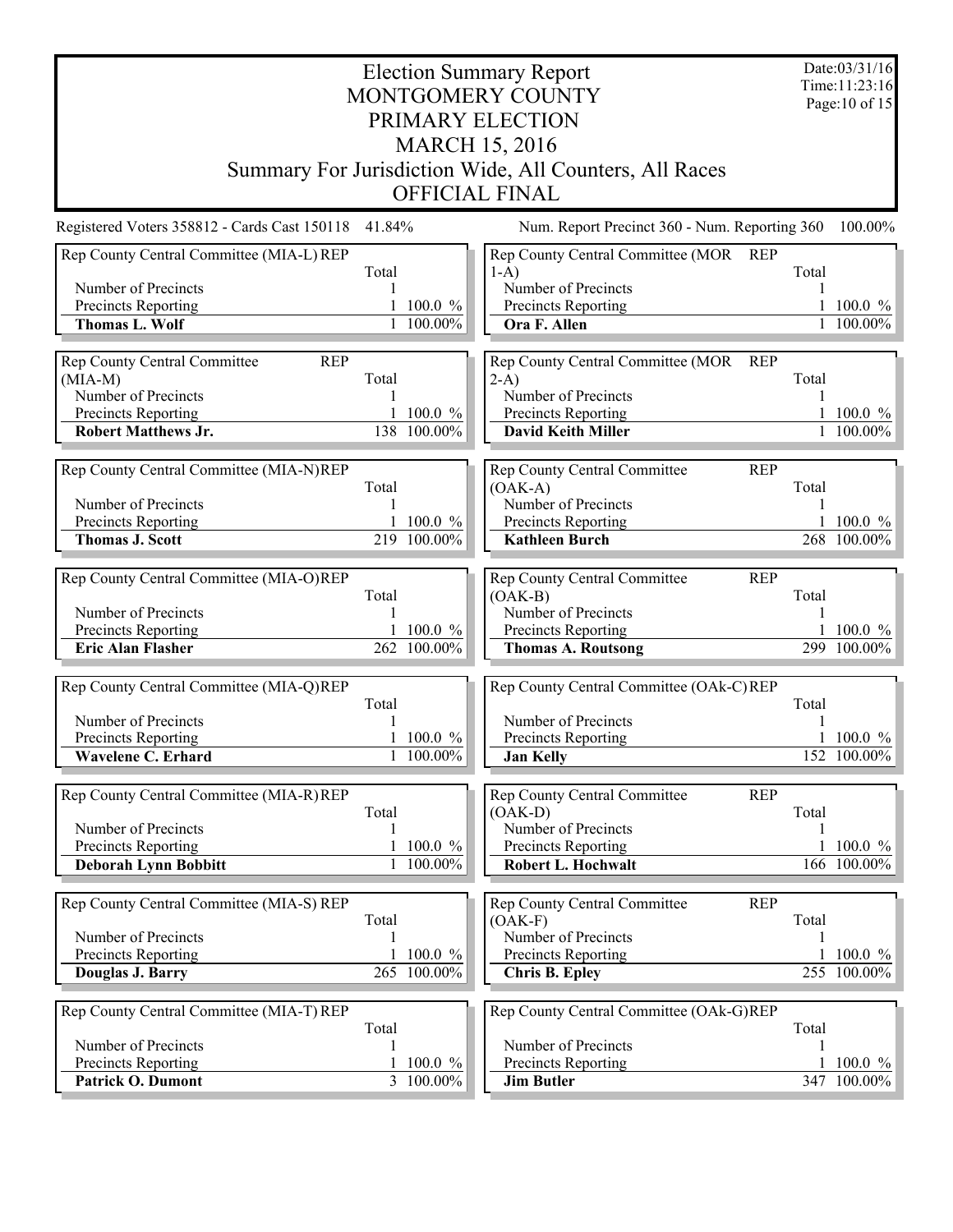| <b>Election Summary Report</b>                  |                       |                             |                                                        |       |                           |  |  |  |  |
|-------------------------------------------------|-----------------------|-----------------------------|--------------------------------------------------------|-------|---------------------------|--|--|--|--|
| MONTGOMERY COUNTY                               |                       |                             |                                                        |       |                           |  |  |  |  |
| PRIMARY ELECTION                                |                       |                             |                                                        |       |                           |  |  |  |  |
|                                                 | <b>MARCH 15, 2016</b> |                             |                                                        |       |                           |  |  |  |  |
|                                                 |                       |                             |                                                        |       |                           |  |  |  |  |
|                                                 |                       |                             | Summary For Jurisdiction Wide, All Counters, All Races |       |                           |  |  |  |  |
|                                                 |                       |                             | <b>OFFICIAL FINAL</b>                                  |       |                           |  |  |  |  |
| Registered Voters 358812 - Cards Cast 150118    | 41.84%                |                             | Num. Report Precinct 360 - Num. Reporting 360          |       | 100.00%                   |  |  |  |  |
| Rep County Central Committee (PER-B) REP        |                       |                             | Rep County Central Committee (UN-A) REP                |       |                           |  |  |  |  |
| Number of Precincts                             | Total                 |                             | Number of Precincts                                    | Total |                           |  |  |  |  |
| Precincts Reporting                             |                       | $100.0 \%$                  | Precincts Reporting                                    |       | $100.0 \%$                |  |  |  |  |
| <b>Ernest G. Gebhart</b>                        |                       | 1 100.00%                   | John P. Applegate                                      |       | 270 100.00%               |  |  |  |  |
|                                                 |                       |                             |                                                        |       |                           |  |  |  |  |
| Rep County Central Committee (PER-C) REP        | Total                 |                             | Rep County Central Committee (UN-B) REP                | Total |                           |  |  |  |  |
| Number of Precincts                             |                       |                             | Number of Precincts                                    |       |                           |  |  |  |  |
| Precincts Reporting                             |                       | 1 100.0 $\%$                | Precincts Reporting                                    |       | 1 100.0 $%$               |  |  |  |  |
| <b>Sheila Stanifer</b>                          |                       | 162 100.00%                 | <b>John Bruns</b>                                      |       | 214 100.00%               |  |  |  |  |
| Rep County Central Committee<br><b>REP</b>      |                       |                             | Rep County Central Committee (UN-C) REP                |       |                           |  |  |  |  |
| $(P-NLB-A)$                                     | Total                 |                             |                                                        | Total |                           |  |  |  |  |
| Number of Precincts                             |                       |                             | Number of Precincts                                    |       |                           |  |  |  |  |
| Precincts Reporting                             |                       | 1 100.0 $%$                 | Precincts Reporting                                    |       | $100.0 \%$                |  |  |  |  |
| <b>MaDonna Wells</b>                            |                       | 113 100.00%                 | <b>Michael Blackwell</b>                               |       | 344 100.00%               |  |  |  |  |
| Rep County Central Committee (RV-A) REP         |                       |                             | Rep County Central Committee (VD-A) REP                |       |                           |  |  |  |  |
|                                                 | Total                 |                             |                                                        | Total |                           |  |  |  |  |
| Number of Precincts                             |                       |                             | Number of Precincts                                    |       |                           |  |  |  |  |
| Precincts Reporting                             |                       | $100.0 \%$                  | Precincts Reporting                                    |       | $100.0 \%$                |  |  |  |  |
| <b>James A. Zaidain</b>                         |                       | 2 100.00%                   | <b>Robert L. Gantt</b>                                 |       | 1 100.00%                 |  |  |  |  |
| Rep County Central Committee (RV-F) REP         |                       |                             | Rep County Central Committee (VD-B) REP                |       |                           |  |  |  |  |
|                                                 | Total                 |                             |                                                        | Total |                           |  |  |  |  |
| Number of Precincts                             |                       |                             | Number of Precincts                                    |       |                           |  |  |  |  |
| Precincts Reporting<br><b>Wesley C. Livesay</b> |                       | $1\,100.0\%$<br>199 100.00% | Precincts Reporting<br>Mary E. Kilsheimer              |       | $100.0 \%$<br>142 100.00% |  |  |  |  |
|                                                 |                       |                             |                                                        |       |                           |  |  |  |  |
| Rep County Central Committee (RV-K) REP         |                       |                             | Rep County Central Committee (VD-C) REP                |       |                           |  |  |  |  |
|                                                 | Total                 |                             |                                                        | Total |                           |  |  |  |  |
| Number of Precincts                             |                       |                             | Number of Precincts                                    |       |                           |  |  |  |  |
| Precincts Reporting<br><b>Leonard P. Pohlar</b> |                       | 100.0 %<br>234 100.00%      | Precincts Reporting<br><b>Ted L. Brown</b>             |       | $100.0 \%$<br>236 100.00% |  |  |  |  |
|                                                 |                       |                             |                                                        |       |                           |  |  |  |  |
| Rep County Central Committee (TR<br><b>REP</b>  |                       |                             | Rep County Central Committee (VD-D) REP                |       |                           |  |  |  |  |
| $2-A$ )                                         | Total                 |                             |                                                        | Total |                           |  |  |  |  |
| Number of Precincts                             |                       |                             | Number of Precincts                                    |       |                           |  |  |  |  |
| Precincts Reporting<br><b>Deborah Blansett</b>  |                       | 100.0 %<br>1 100.00%        | Precincts Reporting<br>Denis Aslinger                  | 52    | $100.0 \%$<br>24.19%      |  |  |  |  |
|                                                 |                       |                             | <b>Richard Herbst</b>                                  | 163   | 75.81%                    |  |  |  |  |
| Rep County Central Committee (TR 3-C)REP        |                       |                             |                                                        |       |                           |  |  |  |  |
|                                                 | Total                 |                             | Rep County Central Committee (VD-E) REP                |       |                           |  |  |  |  |
| Number of Precincts<br>Precincts Reporting      | 1<br>1                | 100.0 %                     | Number of Precincts                                    | Total |                           |  |  |  |  |
| Morah D. Tucker                                 | $\overline{0}$        | N/A                         | Precincts Reporting                                    |       | $100.0 \%$                |  |  |  |  |
|                                                 |                       |                             | Patricia A. Davis                                      |       | 144 100.00%               |  |  |  |  |
|                                                 |                       |                             |                                                        |       |                           |  |  |  |  |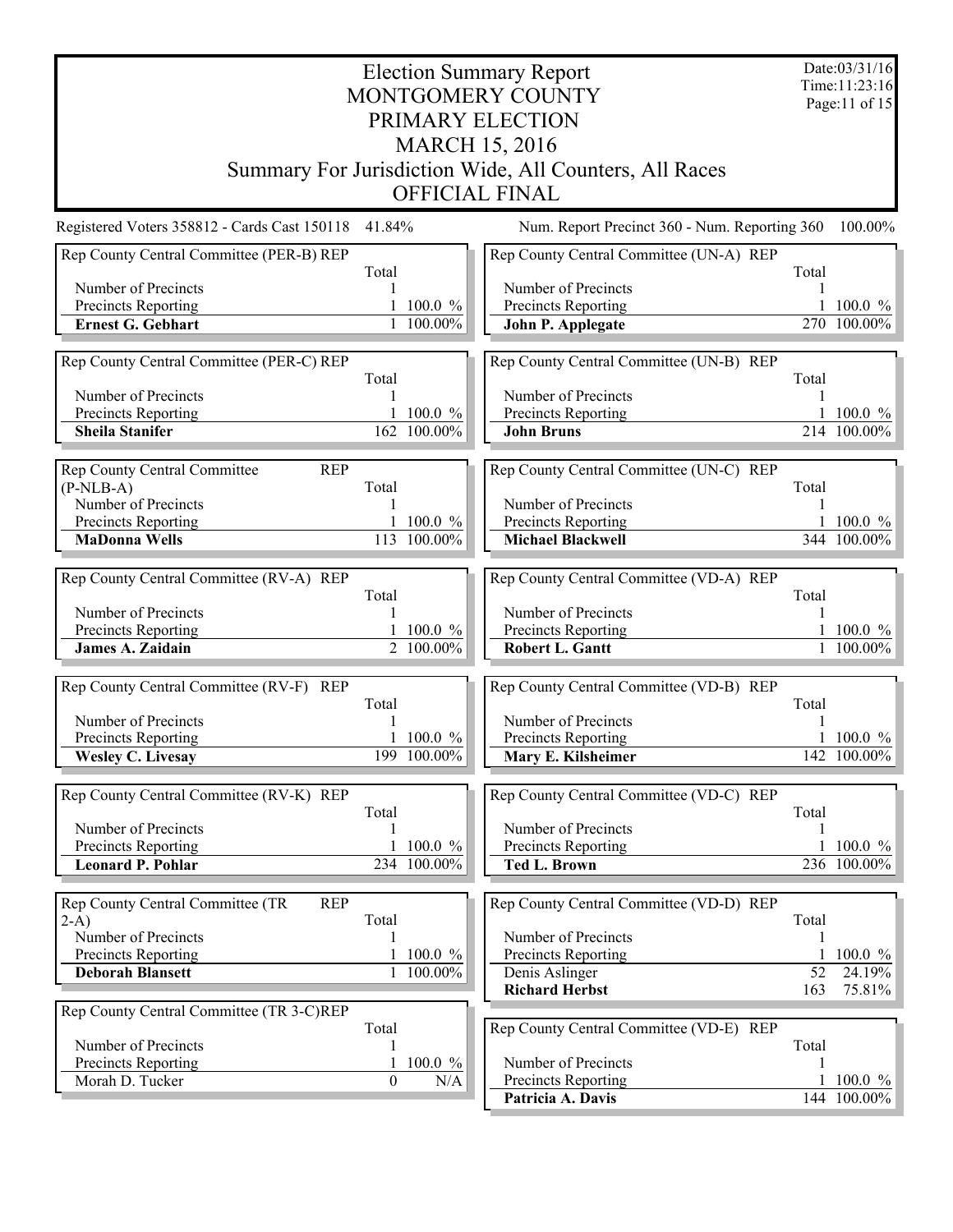| <b>Election Summary Report</b><br>Time:11:23:16         |                       |                             |                                                        |          |                             |  |  |  |  |  |
|---------------------------------------------------------|-----------------------|-----------------------------|--------------------------------------------------------|----------|-----------------------------|--|--|--|--|--|
| MONTGOMERY COUNTY                                       |                       |                             |                                                        |          |                             |  |  |  |  |  |
| PRIMARY ELECTION                                        |                       |                             |                                                        |          |                             |  |  |  |  |  |
|                                                         | <b>MARCH 15, 2016</b> |                             |                                                        |          |                             |  |  |  |  |  |
|                                                         |                       |                             | Summary For Jurisdiction Wide, All Counters, All Races |          |                             |  |  |  |  |  |
| <b>OFFICIAL FINAL</b>                                   |                       |                             |                                                        |          |                             |  |  |  |  |  |
| Registered Voters 358812 - Cards Cast 150118            | 41.84%                |                             | Num. Report Precinct 360 - Num. Reporting 360          |          | 100.00%                     |  |  |  |  |  |
| Rep County Central Committee (VD-F) REP                 |                       |                             | Rep County Central Committee<br><b>REP</b>             |          |                             |  |  |  |  |  |
| Number of Precincts                                     | Total                 |                             | $(WCR-E)$<br>Number of Precincts                       | Total    |                             |  |  |  |  |  |
| Precincts Reporting                                     |                       | 100.0 %                     | Precincts Reporting                                    |          | 100.0 $%$                   |  |  |  |  |  |
| <b>Pamela Ann Sommer</b>                                |                       | 138 100.00%                 | Angela Fryman                                          | $\Omega$ | N/A                         |  |  |  |  |  |
|                                                         |                       |                             |                                                        |          |                             |  |  |  |  |  |
| Rep County Central Committee (VD-H) REP                 |                       |                             | Rep County Central Committee<br><b>REP</b>             |          |                             |  |  |  |  |  |
| Number of Precincts                                     | Total                 |                             | $(WCR-F)$<br>Number of Precincts                       | Total    |                             |  |  |  |  |  |
| Precincts Reporting                                     |                       | $100.0 \%$                  | Precincts Reporting                                    |          | $100.0 \%$                  |  |  |  |  |  |
| Arlene J. Setzer                                        |                       | 412 100.00%                 | <b>Richard H. Dobson</b>                               |          | $\overline{2}$ 100.00%      |  |  |  |  |  |
|                                                         |                       |                             |                                                        |          |                             |  |  |  |  |  |
| Rep County Central Committee (VD-I)<br>REP              |                       |                             | Rep County Central Committee<br><b>REP</b>             |          |                             |  |  |  |  |  |
|                                                         | Total                 |                             | $(WCR-G)$                                              | Total    |                             |  |  |  |  |  |
| Number of Precincts<br>Precincts Reporting              |                       | 100.0 %                     | Number of Precincts<br>Precincts Reporting             |          | $100.0 \%$                  |  |  |  |  |  |
| Erik R. Blaine                                          |                       | 268 100.00%                 | <b>Harold L. Robinson</b>                              |          | 218 100.00%                 |  |  |  |  |  |
|                                                         |                       |                             |                                                        |          |                             |  |  |  |  |  |
| Rep County Central Committee (VD-J) REP                 |                       |                             | Rep County Central Committee (WS-A) REP                |          |                             |  |  |  |  |  |
|                                                         | Total                 |                             |                                                        | Total    |                             |  |  |  |  |  |
| Number of Precincts                                     |                       |                             | Number of Precincts                                    |          |                             |  |  |  |  |  |
| Precincts Reporting<br><b>Alfred G. Nannarone</b>       |                       | $1\,100.0\%$<br>295 100.00% | Precincts Reporting<br>Ruby L. Flagel                  |          | 1 100.0 $\%$<br>346 100.00% |  |  |  |  |  |
|                                                         |                       |                             |                                                        |          |                             |  |  |  |  |  |
| Rep County Central Committee<br><b>REP</b>              |                       |                             | Rep County Central Committee (WS-B) REP                |          |                             |  |  |  |  |  |
| $(WCR-A)$                                               | Total                 |                             |                                                        | Total    |                             |  |  |  |  |  |
| Number of Precincts                                     |                       |                             | Number of Precincts                                    |          |                             |  |  |  |  |  |
| Precincts Reporting<br>Jerry Eugene Allison             | $\boldsymbol{0}$      | $100.0 \%$<br>$\rm N/A$     | Precincts Reporting<br>Page G. McGirr                  |          | $100.0 \%$<br>324 100.00%   |  |  |  |  |  |
|                                                         |                       |                             |                                                        |          |                             |  |  |  |  |  |
| <b>REP</b><br><b>Rep County Central Committee</b>       |                       |                             | Rep County Central Committee (WS-C) REP                |          |                             |  |  |  |  |  |
| $(WCR-B)$                                               | Total                 |                             |                                                        | Total    |                             |  |  |  |  |  |
| Number of Precincts                                     |                       |                             | Number of Precincts                                    |          |                             |  |  |  |  |  |
| Precincts Reporting                                     |                       | $100.0 \%$                  | Precincts Reporting                                    |          | $100.0 \%$                  |  |  |  |  |  |
| Carol A. Varro                                          |                       | 191 100.00%                 | <b>Gary Randall Negaard</b>                            |          | 1 100.00%                   |  |  |  |  |  |
| Rep County Central Committee<br><b>REP</b>              |                       |                             | Rep County Central Committee (WS-D) REP                |          |                             |  |  |  |  |  |
| $(WCR-C)$                                               | Total                 |                             |                                                        | Total    |                             |  |  |  |  |  |
| Number of Precincts                                     |                       |                             | Number of Precincts                                    |          |                             |  |  |  |  |  |
| Precincts Reporting                                     |                       | 100.0 %                     | Precincts Reporting                                    |          | 1 100.0 $\%$                |  |  |  |  |  |
| <b>Richard R. Barnhart</b>                              |                       | $2\overline{100.00\%}$      | Joan B. Lease                                          |          | 271 100.00%                 |  |  |  |  |  |
|                                                         |                       |                             |                                                        |          |                             |  |  |  |  |  |
| Rep County Central Committee<br><b>REP</b><br>$(WCR-D)$ | Total                 |                             | Rep County Central Committee (WS-E) REP                | Total    |                             |  |  |  |  |  |
| Number of Precincts                                     |                       |                             | Number of Precincts                                    |          |                             |  |  |  |  |  |
| Precincts Reporting                                     |                       | 100.0 %                     | Precincts Reporting                                    |          | $100.0 \%$                  |  |  |  |  |  |
| <b>Ronald Houser</b>                                    |                       | 2 100.00%                   | <b>B. Richard Bowersox</b>                             |          | 304 100.00%                 |  |  |  |  |  |
|                                                         |                       |                             |                                                        |          |                             |  |  |  |  |  |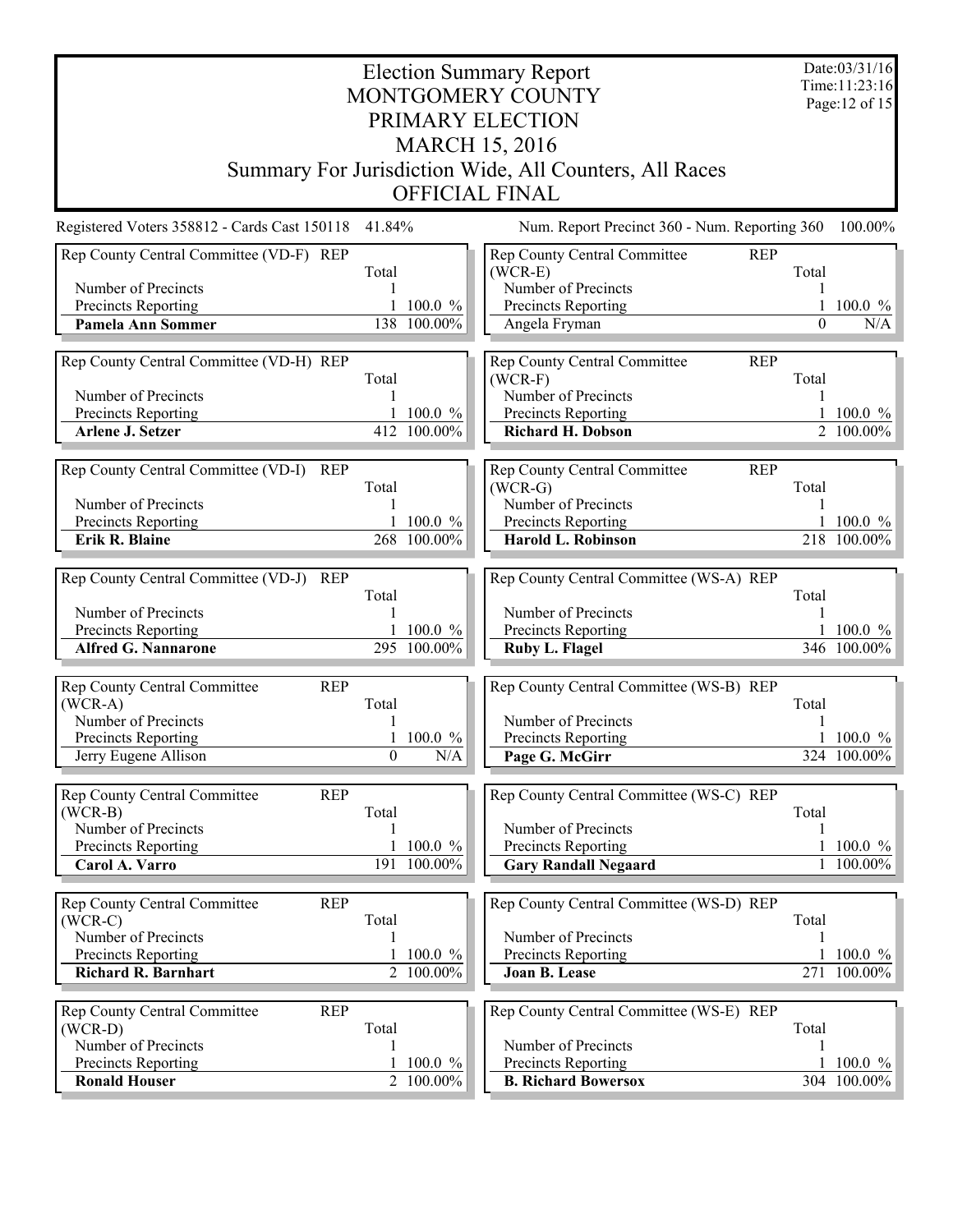| <b>Election Summary Report</b>               |          |                            |                                                        |       |                                  |  |  |
|----------------------------------------------|----------|----------------------------|--------------------------------------------------------|-------|----------------------------------|--|--|
|                                              |          |                            | MONTGOMERY COUNTY                                      |       | Time: 11:23:16<br>Page: 13 of 15 |  |  |
| PRIMARY ELECTION                             |          |                            |                                                        |       |                                  |  |  |
|                                              |          |                            | <b>MARCH 15, 2016</b>                                  |       |                                  |  |  |
|                                              |          |                            | Summary For Jurisdiction Wide, All Counters, All Races |       |                                  |  |  |
|                                              |          |                            | <b>OFFICIAL FINAL</b>                                  |       |                                  |  |  |
| Registered Voters 358812 - Cards Cast 150118 | 41.84%   |                            | Num. Report Precinct 360 - Num. Reporting 360          |       | 100.00%                          |  |  |
| Rep County Central Committee (WS-G) REP      | Total    |                            | Rep County Central Committee (WS-P) REP                | Total |                                  |  |  |
| Number of Precincts                          |          |                            | Number of Precincts                                    |       |                                  |  |  |
| Precincts Reporting                          |          | 100.0 %                    | Precincts Reporting                                    |       | $100.0 \%$                       |  |  |
| <b>Joanne Denman</b>                         |          | 333 100.00%                | David A. Westbrock                                     |       | 317 100.00%                      |  |  |
| Rep County Central Committee (WS-H) REP      |          |                            | Rep County Central Committee (WS-Q) REP                |       |                                  |  |  |
| Number of Precincts                          | Total    |                            | Number of Precincts                                    | Total |                                  |  |  |
| Precincts Reporting                          |          | $100.0 \%$                 | Precincts Reporting                                    |       | 1 100.0 $%$                      |  |  |
| Sandra G. Hayward                            | 187      | 51.66%                     | Patrick A. Flanagan                                    |       | $\frac{1}{3}$ 100.00%            |  |  |
| <b>Scott Paulson</b>                         | 175      | 48.34%                     |                                                        |       |                                  |  |  |
| Rep County Central Committee (WS-I) REP      |          |                            | Rep County Central Committee (WS-R) REP                | Total |                                  |  |  |
|                                              | Total    |                            | Number of Precincts                                    |       |                                  |  |  |
| Number of Precincts                          |          |                            | Precincts Reporting                                    |       | $100.0 \%$                       |  |  |
| Precincts Reporting                          |          | 100.0 %                    | <b>Charlotte McGuire</b>                               |       | 305 100.00%                      |  |  |
| <b>Tory Dumont</b>                           | $\Omega$ | N/A                        |                                                        |       |                                  |  |  |
| Rep County Central Committee (WS-J) REP      |          |                            | Rep County Central Committee (WS-S) REP                | Total |                                  |  |  |
|                                              | Total    |                            | Number of Precincts                                    |       |                                  |  |  |
| Number of Precincts                          |          |                            | Precincts Reporting                                    |       | 1 100.0 $%$                      |  |  |
| Precincts Reporting<br><b>Joyce C. Young</b> |          | 1 100.0 $%$<br>238 100.00% | <b>Harry Bossey</b>                                    |       | 273 100.00%                      |  |  |
|                                              |          |                            | Rep County Central Committee (WS-T) REP                |       |                                  |  |  |
| Rep County Central Committee (WS-K) REP      |          |                            |                                                        | Total |                                  |  |  |
|                                              | Total    |                            | Number of Precincts                                    |       |                                  |  |  |
| Number of Precincts<br>Precincts Reporting   |          | 1 100.0 $%$                | Precincts Reporting<br>John P. Prusakowski             | 85    | 1 100.0 $%$<br>50.00%            |  |  |
| <b>Tom Young</b>                             |          | 331 100.00%                | JoAnn P. Smucker                                       | 85    | $50.00\%$                        |  |  |
|                                              |          |                            |                                                        |       |                                  |  |  |
| Rep County Central Committee (WS-M) REP      | Total    |                            | Rep County Central Committee (WS-X) REP                | Total |                                  |  |  |
| Number of Precincts                          |          |                            | Number of Precincts                                    |       |                                  |  |  |
| Precincts Reporting                          |          | $100.0 \%$                 | Precincts Reporting                                    |       | $100.0 \%$                       |  |  |
| Kiran Wani                                   |          | 230 100.00%                | Danny D. Hamilton                                      |       | 192 100.00%                      |  |  |
| Rep County Central Committee (WS-N) REP      |          |                            | Gre U. S. Senator<br><b>GRE</b>                        |       |                                  |  |  |
|                                              | Total    |                            |                                                        | Total |                                  |  |  |
| Number of Precincts                          |          |                            | Number of Precincts                                    | 360   |                                  |  |  |
| Precincts Reporting<br>David H. Landon       |          | 100.0 %<br>247 100.00%     | Precincts Reporting<br><b>Joseph R. DeMare</b>         |       | 360 100.0 %<br>114 100.00%       |  |  |
|                                              |          |                            |                                                        |       |                                  |  |  |
| Rep County Central Committee (WS-O) REP      | Total    |                            | Gre 3rd Dist, State Central Committee<br><b>GRE</b>    | Total |                                  |  |  |
| Number of Precincts                          |          |                            | Number of Precincts                                    | 360   |                                  |  |  |
| Precincts Reporting                          |          | 100.0 %                    | Precincts Reporting                                    | 360   | 100.0 %                          |  |  |
| Gene Haworth                                 | 102      | 33.77%                     | <b>Timothy M. Bruce</b>                                | 85    | 56.29%                           |  |  |
| <b>Sharon A. Lowry</b>                       | 200      | 66.23%                     | <b>Logan P. Martinez</b>                               | 66    | $43.71\%$                        |  |  |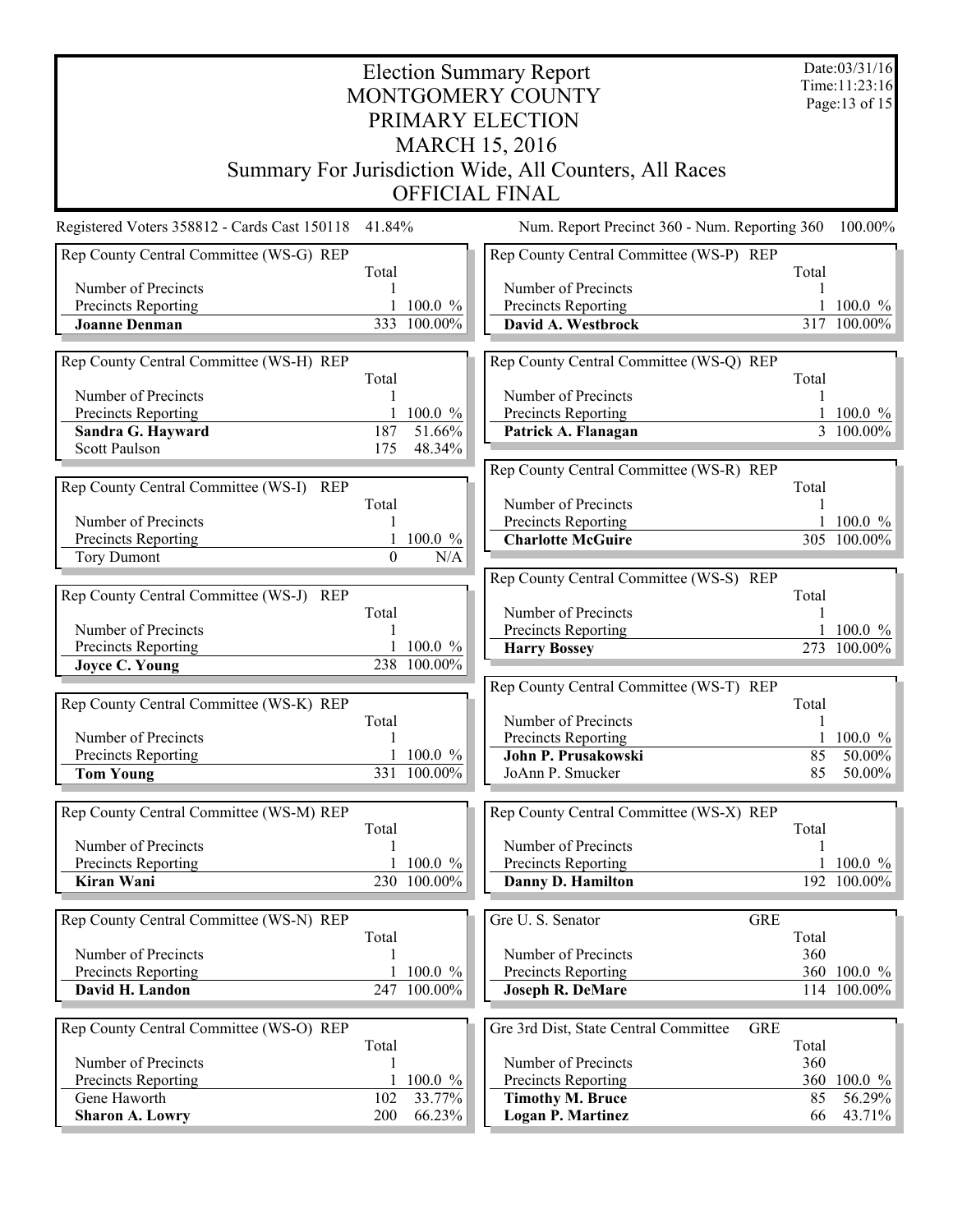| <b>Election Summary Report</b><br>MONTGOMERY COUNTY<br>PRIMARY ELECTION<br><b>MARCH 15, 2016</b><br>Summary For Jurisdiction Wide, All Counters, All Races<br><b>OFFICIAL FINAL</b> |                                   |                                |                                                                                                                                                                         |                                   |                                        |
|-------------------------------------------------------------------------------------------------------------------------------------------------------------------------------------|-----------------------------------|--------------------------------|-------------------------------------------------------------------------------------------------------------------------------------------------------------------------|-----------------------------------|----------------------------------------|
| Registered Voters 358812 - Cards Cast 150118 41.84%                                                                                                                                 |                                   |                                | Num. Report Precinct 360 - Num. Reporting 360                                                                                                                           |                                   | 100.00%                                |
| #1. City of Huber Heights - Electric<br>Aggregation<br>Number of Precincts<br>Precincts Reporting<br><b>YES</b><br>NO                                                               | Total<br>22<br>5032<br>4514       | 22 100.0 %<br>52.71%<br>47.29% | #8. German Township - Police Operating<br>Additional 5.5 Mills<br>Number of Precincts<br>Precincts Reporting<br><b>FOR THE TAX LEVY</b><br><b>AGAINST THE TAX LEVY</b>  | Total<br>4<br>612<br>546          | 4 100.0 $%$<br>52.85%<br>$47.15\%$     |
| #2. City of Trotwood - Current Expense<br>Renewal 5.75 Mills<br>Number of Precincts<br>Precincts Reporting<br>FOR THE TAX LEVY<br><b>AGAINST THE TAX LEVY</b>                       | Total<br>17<br>17<br>2987<br>2792 | 100.0 %<br>51.69%<br>48.31%    | #9. Harrison Township - Fire and EMS<br>Renewal 6.75 Mills<br>Number of Precincts<br>Precincts Reporting<br><b>FOR THE TAX LEVY</b><br><b>AGAINST THE TAX LEVY</b>      | Total<br>17<br>17<br>3420<br>1335 | 100.0 %<br>71.92%<br>$28.08\%$         |
| #3. City of Trotwood - Electric<br>Aggregation<br>Number of Precincts<br>Precincts Reporting<br><b>YES</b><br>NO                                                                    | Total<br>17<br>2431<br>3091       | 17 100.0 %<br>44.02%<br>55.98% | #10. Jackson Township - Opeating<br>Expenses Additional 0.7 mill<br>Number of Precincts<br>Precincts Reporting<br>FOR THE TAX LEVY<br><b>AGAINST THE TAX LEVY</b>       | Total<br>5<br>793<br>1088         | 5 100.0 $\%$<br>$42.16\%$<br>57.84%    |
| #4. City of Union - Streets and Road<br>Renewal 3 mills<br>Number of Precincts<br>Precincts Reporting<br><b>FOR THE TAX LEVY</b><br><b>AGAINST THE TAX LEVY</b>                     | Total<br>4<br>1237<br>853         | 4 100.0 %<br>59.19%<br>40.81%  | #11. Jackson Township - Police<br>Operating Renewal 1.8 Mills<br>Number of Precincts<br>Precincts Reporting<br><b>FOR THE TAX LEVY</b><br><b>AGAINST THE TAX LEVY</b>   | Total<br>3<br>3<br>549<br>421     | $100.0 \%$<br>$56.60\%$<br>43.40%      |
| #5. Village of New Lebanon - Police<br>Replacement 5 Mills<br>Number of Precincts<br>Precincts Reporting<br>FOR THE TAX LEVY<br><b>AGAINST THE TAX LEVY</b>                         | Total<br>3<br>3<br>502<br>397     | 100.0 %<br>55.84%<br>44.16%    | $\sqrt{\text{\#12}}$ . Jefferson Township - Electric<br>Aggregation<br>Number of Precincts<br>Precincts Reporting<br><b>YES</b><br>NO                                   | Total<br>6<br>948<br>688          | 6 100.0 $\%$<br>57.95%<br>$42.05\%$    |
| #6. Village of New Lebanon - Fire<br><b>Additional Replacement 5 Mills</b><br>Number of Precincts<br>Precincts Reporting<br><b>FOR THE TAX LEVY</b><br><b>AGAINST THE TAX LEVY</b>  | Total<br>3<br>3<br>533<br>363     | 100.0 %<br>59.49%<br>40.51%    | #13. Jefferson Township - Fire and EMS<br>Additional 3.75 Mills<br>Number of Precincts<br>Precincts Reporting<br><b>FOR THE TAX LEVY</b><br><b>AGAINST THE TAX LEVY</b> | Total<br>6<br>1039<br>667         | 6 100.0 $\%$<br>$60.90\%$<br>$39.10\%$ |
| #7. German Township - Streets and<br>Roads Additional 2 Mills<br>Number of Precincts<br>Precincts Reporting<br>FOR THE TAX LEVY<br><b>AGAINST THE TAX LEVY</b>                      | Total<br>4<br>4<br>556<br>601     | 100.0 %<br>48.06%<br>51.94%    | #14. Jefferson Township - Natural Gas<br>Aggregation<br>Number of Precincts<br>Precincts Reporting<br><b>YES</b><br>NO                                                  | Total<br>6<br>6<br>913<br>717     | 100.0 $%$<br>$56.01\%$<br>43.99%       |